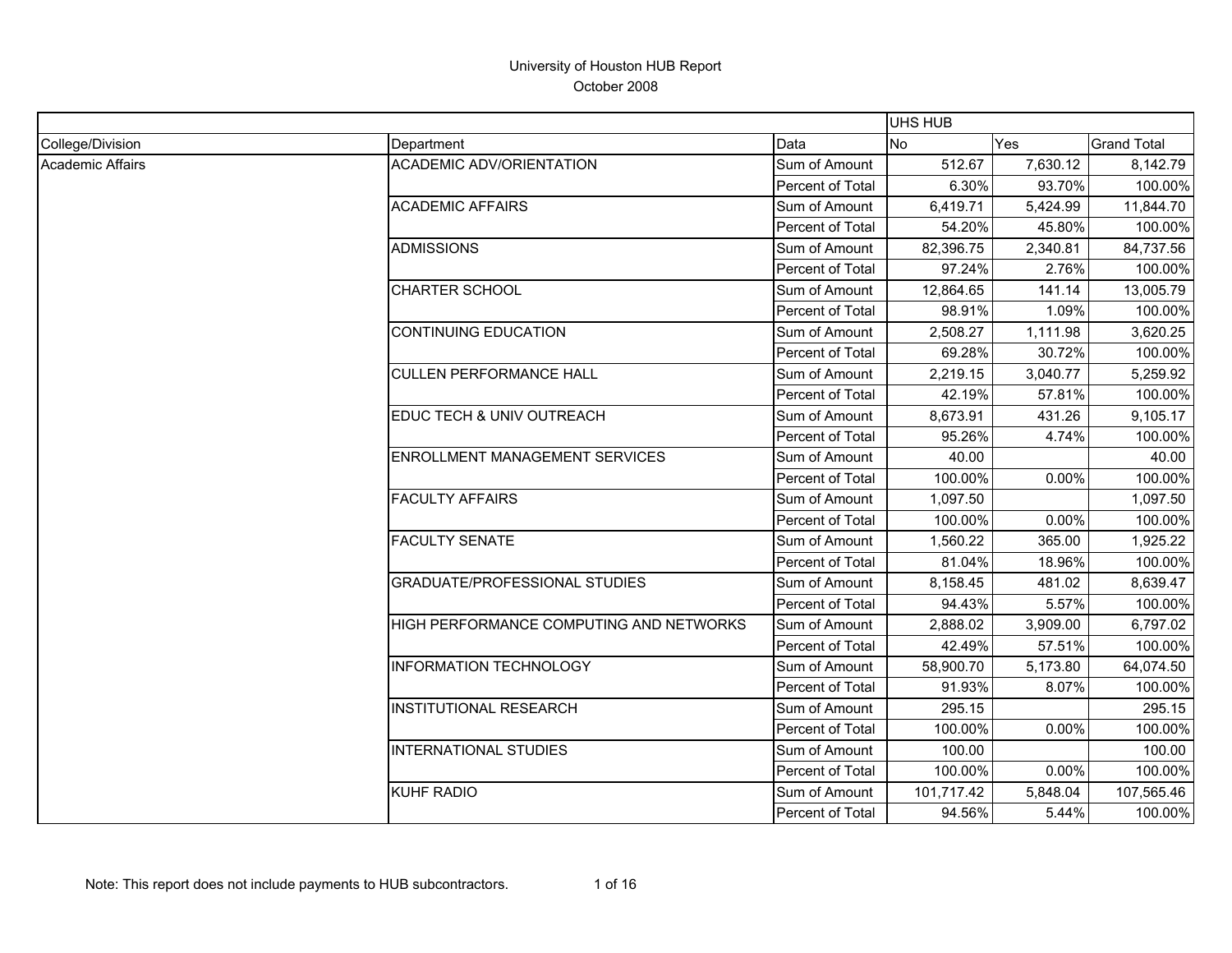|                                   |                                       |                  | <b>UHS HUB</b> |              |                    |
|-----------------------------------|---------------------------------------|------------------|----------------|--------------|--------------------|
| College/Division                  | Department                            | Data             | No             | Yes          | <b>Grand Total</b> |
| <b>Academic Affairs</b>           | <b>KUHT TV</b>                        | Sum of Amount    | 102,600.70     | 4,556.60     | 107,157.30         |
|                                   |                                       | Percent of Total | 95.75%         | 4.25%        | 100.00%            |
|                                   | <b>MANAGEMENT INFORMATION SYSTEMS</b> | Sum of Amount    | 1,212,430.19   | 93,385.60    | 1,305,815.79       |
|                                   |                                       | Percent of Total | 92.85%         | 7.15%        | 100.00%            |
|                                   | <b>REGISTRATION AND ACADEMIC RECO</b> | Sum of Amount    | 17,829.95      | 726.42       | 18,556.37          |
|                                   |                                       | Percent of Total | 96.09%         | 3.91%        | 100.00%            |
|                                   | <b>SCHOLARS COMMUNITY</b>             | Sum of Amount    | 2,644.08       | 6,408.96     | 9,053.04           |
|                                   |                                       | Percent of Total | 29.21%         | 70.79%       | 100.00%            |
|                                   | SCHOLARSHIPS AND FINANCIAL AID        | Sum of Amount    | 33,772.56      | 631.59       | 34,404.15          |
|                                   |                                       | Percent of Total | 98.16%         | 1.84%        | 100.00%            |
|                                   | <b>SECURITY AND DISASTER RECOVERY</b> | Sum of Amount    | 29,615.68      |              | 29,615.68          |
|                                   |                                       | Percent of Total | 100.00%        | 0.00%        | 100.00%            |
|                                   | TECHNOLOGY SUPPORT SERVICES           | Sum of Amount    | 216,284.62     | 879,672.53   | 1,095,957.15       |
|                                   |                                       | Percent of Total | 19.73%         | 80.27%       | 100.00%            |
|                                   | UH WELCOME CENTER                     | Sum of Amount    | 33,865.14      | 1,578.56     | 35,443.70          |
|                                   |                                       | Percent of Total | 95.55%         | 4.45%        | 100.00%            |
|                                   | UNDERGRADUATE STUDIES                 | Sum of Amount    | 3,866.84       |              | 3,866.84           |
|                                   |                                       | Percent of Total | 100.00%        | 0.00%        | 100.00%            |
| Academic Affairs Sum of Amount    |                                       |                  | 1,943,262.33   | 1,022,858.19 | 2,966,120.52       |
| Academic Affairs Percent of Total |                                       |                  | 65.52%         | 34.48%       | 100.00%            |
| Administration and Finance        | <b>ADMIN - FINANCIAL SVCS</b>         | Sum of Amount    | 132,497.99     |              | 132,497.99         |
|                                   |                                       | Percent of Total | 100.00%        | 0.00%        | 100.00%            |
|                                   | <b>ADMINISTRATION &amp; FINANCE</b>   | Sum of Amount    | 41,766.87      | 2,300.92     | 44,067.79          |
|                                   |                                       | Percent of Total | 94.78%         | 5.22%        | 100.00%            |
|                                   | <b>AUXILIARY SERVICES</b>             | Sum of Amount    | 18,997.99      |              | 18,997.99          |
|                                   |                                       | Percent of Total | 100.00%        | 0.00%        | 100.00%            |
|                                   | AVCIAVP-ADMINISTRATION                | Sum of Amount    | 1,983.54       | 788.64       | 2,772.18           |
|                                   |                                       | Percent of Total | 71.55%         | 28.45%       | 100.00%            |
|                                   | <b>BUDGET</b>                         | Sum of Amount    | 4,458.36       |              | 4,458.36           |
|                                   |                                       | Percent of Total | 100.00%        | 0.00%        | 100.00%            |
|                                   | <b>BUSINESS SERVICES</b>              | Sum of Amount    | 1,703.30       |              | 1,703.30           |
|                                   |                                       | Percent of Total | 100.00%        | 0.00%        | 100.00%            |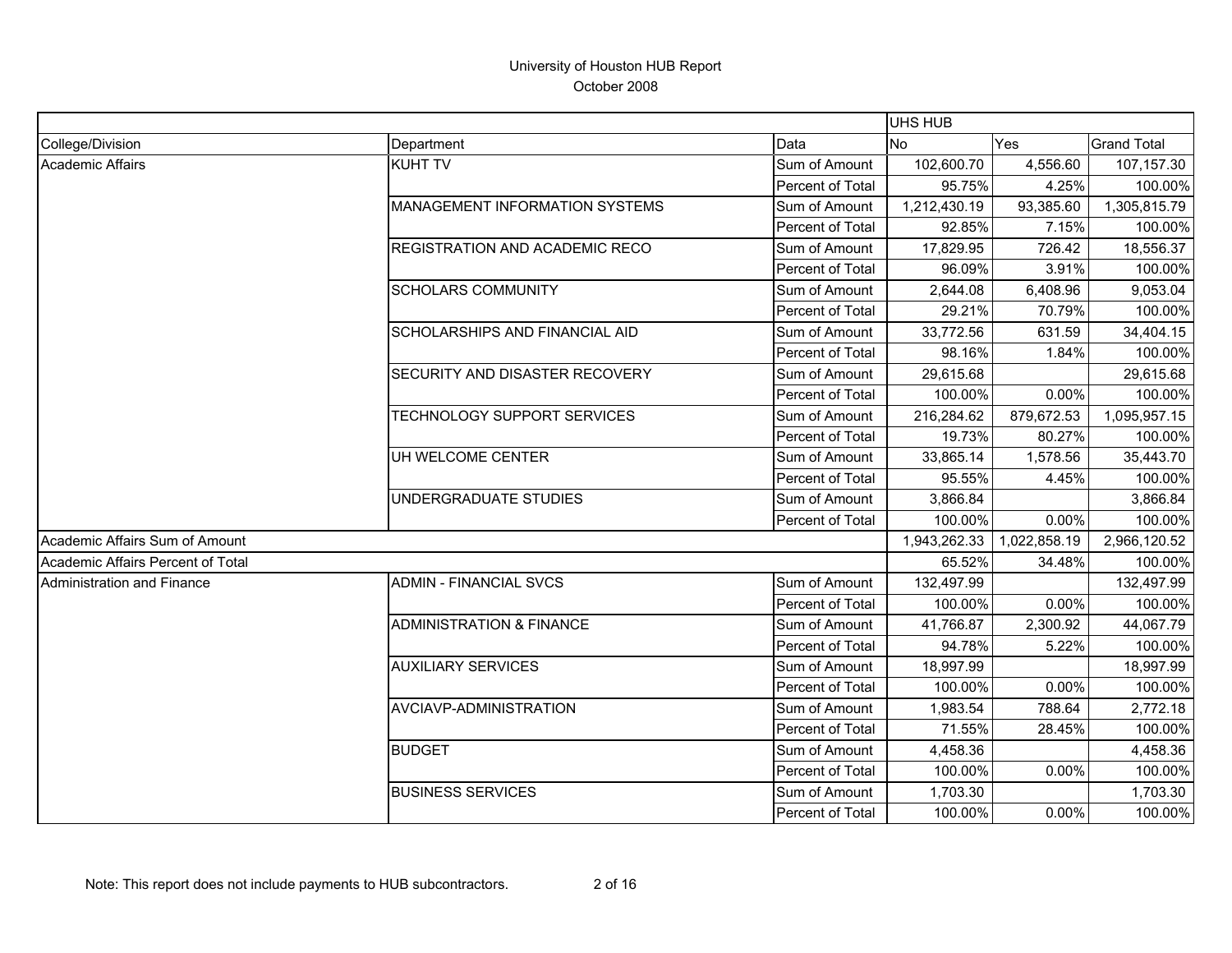|                            |                                  |                         | <b>UHS HUB</b> |            |                    |
|----------------------------|----------------------------------|-------------------------|----------------|------------|--------------------|
| College/Division           | Department                       | Data                    | <b>No</b>      | Yes        | <b>Grand Total</b> |
| Administration and Finance | ENVIRONMENTAL HEALTH RISK MGMT   | Sum of Amount           | 21,586.89      | 996.78     | 22,583.67          |
|                            |                                  | Percent of Total        | 95.59%         | 4.41%      | 100.00%            |
|                            | <b>FACILITIES &amp; PLANNING</b> | Sum of Amount           | 8,157,622.73   | 576,563.93 | 8,734,186.66       |
|                            |                                  | Percent of Total        | 93.40%         | 6.60%      | 100.00%            |
|                            | <b>FINANCE</b>                   | Sum of Amount           | 86,986.34      | 36,161.67  | 123,148.01         |
|                            |                                  | <b>Percent of Total</b> | 70.64%         | 29.36%     | 100.00%            |
|                            | <b>FINANCE &amp; OPERATIONS</b>  | Sum of Amount           | 1,000.99       | 162.20     | 1,163.19           |
|                            |                                  | Percent of Total        | 86.06%         | 13.94%     | 100.00%            |
|                            | FINANCIAL REPORTING              | Sum of Amount           | 290.32         | 4,914.11   | 5,204.43           |
|                            |                                  | Percent of Total        | 5.58%          | 94.42%     | 100.00%            |
|                            | <b>HUMAN RESOURCES</b>           | Sum of Amount           | 4,127.83       | 911.40     | 5,039.23           |
|                            |                                  | Percent of Total        | 81.91%         | 18.09%     | 100.00%            |
|                            | ONE CARD PROGRAM                 | Sum of Amount           | 111,687.09     | 700.83     | 112,387.92         |
|                            |                                  | Percent of Total        | 99.38%         | 0.62%      | 100.00%            |
|                            | PARKING & TRANSPORTATION         | Sum of Amount           | 281,087.21     | 983.99     | 282,071.20         |
|                            |                                  | Percent of Total        | 99.65%         | 0.35%      | 100.00%            |
|                            | PHY PLANT-ADMINISTRATION         | Sum of Amount           | 146,855.78     | 30,392.03  | 177,247.81         |
|                            |                                  | Percent of Total        | 82.85%         | 17.15%     | 100.00%            |
|                            | PHY PLANT-AUTOMOTIVE             | Sum of Amount           | 6,412.48       | 5,400.22   | 11,812.70          |
|                            |                                  | Percent of Total        | 54.28%         | 45.72%     | 100.00%            |
|                            | PHY PLANT-BLDG MAINT             | Sum of Amount           | 22,413.83      | 921.31     | 23,335.14          |
|                            |                                  | Percent of Total        | 96.05%         | 3.95%      | 100.00%            |
|                            | PHY PLANT-CUSTODIAL SVCS         | Sum of Amount           | 1,835.42       | 248.02     | 2,083.44           |
|                            |                                  | Percent of Total        | 88.10%         | 11.90%     | 100.00%            |
|                            | PHY PLANT-GROUNDS MAINT          | Sum of Amount           | 1,407.80       |            | 1,407.80           |
|                            |                                  | Percent of Total        | 100.00%        | 0.00%      | 100.00%            |
|                            | PHY PLANT-SOLID WASTE            | Sum of Amount           | 6,902.57       |            | 6,902.57           |
|                            |                                  | Percent of Total        | 100.00%        | 0.00%      | 100.00%            |
|                            | PHY PLANT-UTILITIES              | Sum of Amount           | 49,090.78      | 4,617.86   | 53,708.64          |
|                            |                                  | Percent of Total        | 91.40%         | 8.60%      | 100.00%            |
|                            | <b>POLICE</b>                    | Sum of Amount           | 17,660.29      | 10,102.03  | 27,762.32          |
|                            |                                  | Percent of Total        | 63.61%         | 36.39%     | 100.00%            |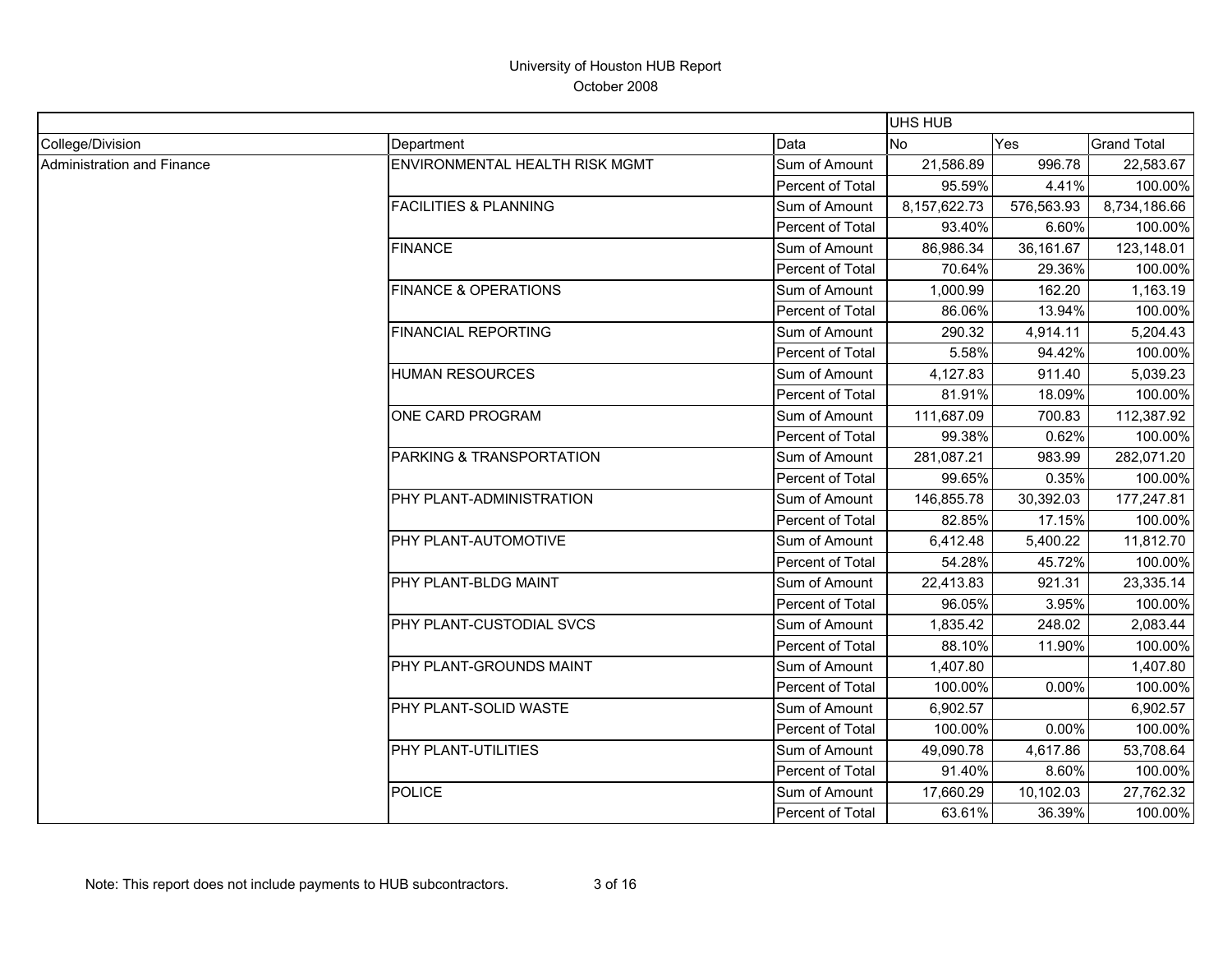|                                             |                                           |                  | <b>UHS HUB</b> |            |                    |
|---------------------------------------------|-------------------------------------------|------------------|----------------|------------|--------------------|
| College/Division                            | Department                                | Data             | <b>No</b>      | Yes        | <b>Grand Total</b> |
| Administration and Finance                  | POSTAL SERVICES                           | Sum of Amount    | 12,085.31      | 1,679.65   | 13,764.96          |
|                                             |                                           | Percent of Total | 87.80%         | 12.20%     | 100.00%            |
|                                             | <b>PRINTING</b>                           | Sum of Amount    | 511,586.36     | 1,441.05   | 513,027.41         |
|                                             |                                           | Percent of Total | 99.72%         | 0.28%      | 100.00%            |
|                                             | PURCHASED UTILITIES                       | Sum of Amount    | 4,200.00       |            | 4,200.00           |
|                                             |                                           | Percent of Total | 100.00%        | 0.00%      | 100.00%            |
|                                             | STUDENT FINANCIAL SERVICES                | Sum of Amount    | 15,815.22      | 505.98     | 16,321.20          |
|                                             |                                           | Percent of Total | 96.90%         | 3.10%      | 100.00%            |
| Administration and Finance Sum of Amount    |                                           |                  | 9,662,063.29   | 679,792.62 | 10,341,855.91      |
| Administration and Finance Percent of Total |                                           |                  | 93.43%         | 6.57%      | 100.00%            |
| Architecture                                | <b>DEAN, ARCHITECTURE</b>                 | Sum of Amount    | 26,168.75      | 24,635.14  | 50,803.89          |
|                                             |                                           | Percent of Total | 51.51%         | 48.49%     | 100.00%            |
| Architecture Sum of Amount                  |                                           |                  | 26,168.75      | 24,635.14  | 50,803.89          |
| Architecture Percent of Total               |                                           |                  | 51.51%         | 48.49%     | 100.00%            |
| <b>Athletics</b>                            | INST - INTERCOLLEGIATE ATHLETICS          | Sum of Amount    | 16,982.75      |            | 16,982.75          |
|                                             |                                           | Percent of Total | 100.00%        | 0.00%      | 100.00%            |
|                                             | <b>INTERCOLLEGIATE ATHLETICS</b>          | Sum of Amount    | 546,875.76     | 239,722.42 | 786,598.18         |
|                                             |                                           | Percent of Total | 69.52%         | 30.48%     | 100.00%            |
| Athletics Sum of Amount                     |                                           |                  | 563,858.51     | 239,722.42 | 803,580.93         |
| Athletics Percent of Total                  |                                           |                  | 70.17%         | 29.83%     | 100.00%            |
| <b>Business Administration</b>              | ACCOUNTANCY AND TAXATION                  | Sum of Amount    | 1,730.90       | 878.96     | 2,609.86           |
|                                             |                                           | Percent of Total | 66.32%         | 33.68%     | 100.00%            |
|                                             | <b>BAUER CAREER SERVICES CTR</b>          | Sum of Amount    | 11,243.21      | 356.63     | 11,599.84          |
|                                             |                                           | Percent of Total | 96.93%         | 3.07%      | 100.00%            |
|                                             | <b>BAUER COMMUNICATIONS</b>               | Sum of Amount    | 50.00          |            | 50.00              |
|                                             |                                           | Percent of Total | 100.00%        | 0.00%      | 100.00%            |
|                                             | <b>CTR FOR ENTREPRENEURSHIP &amp; INN</b> | Sum of Amount    | 1,525.52       |            | 1,525.52           |
|                                             |                                           | Percent of Total | 100.00%        | 0.00%      | 100.00%            |
|                                             | DEAN, BUSINESS ADMINISTRATION             | Sum of Amount    | 37,740.99      | 15,553.11  | 53,294.10          |
|                                             |                                           | Percent of Total | 70.82%         | 29.18%     | 100.00%            |
|                                             | DECISION AND INFORMATION SCIEN            | Sum of Amount    | 805.25         | 2,594.09   | 3,399.34           |
|                                             |                                           | Percent of Total | 23.69%         | 76.31%     | 100.00%            |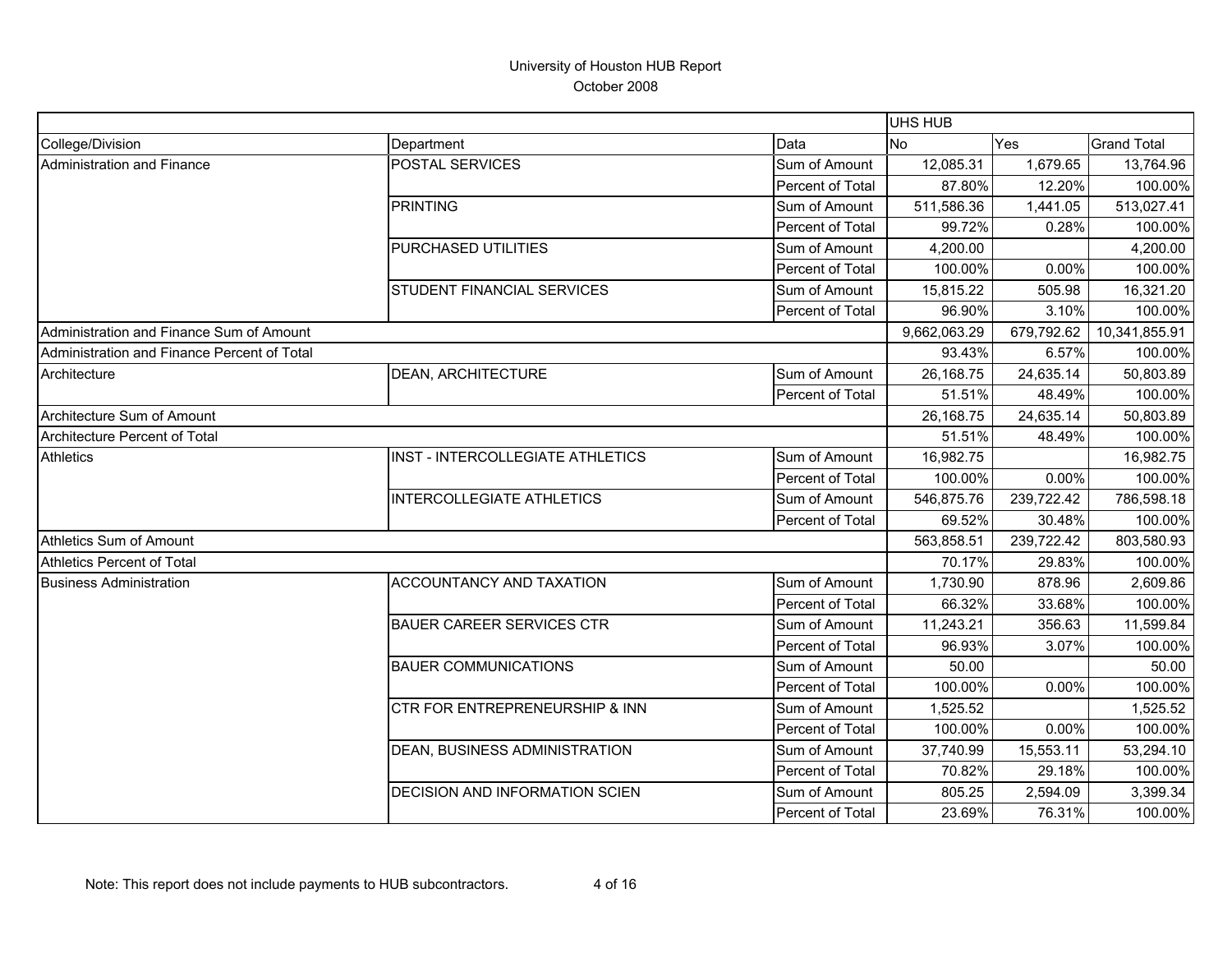|                                          |                                    |                  | <b>UHS HUB</b> |           |                    |
|------------------------------------------|------------------------------------|------------------|----------------|-----------|--------------------|
| College/Division                         | Department                         | Data             | No             | Yes       | <b>Grand Total</b> |
| <b>Business Administration</b>           | <b>EXECUTIVE DEGREE PROGRAMS</b>   | Sum of Amount    | 25,494.56      | 17,000.85 | 42,495.41          |
|                                          |                                    | Percent of Total | 59.99%         | 40.01%    | 100.00%            |
|                                          | <b>FINANCE-BUS ADMIN</b>           | Sum of Amount    | 825.80         | 2,820.06  | 3,645.86           |
|                                          |                                    | Percent of Total | 22.65%         | 77.35%    | 100.00%            |
|                                          | <b>GLOBAL ENERGY MGMT INST</b>     | Sum of Amount    | 31.84          |           | 31.84              |
|                                          |                                    | Percent of Total | 100.00%        | 0.00%     | 100.00%            |
|                                          | <b>MANAGEMENT</b>                  | Sum of Amount    | 5,685.71       | 4,222.08  | 9,907.79           |
|                                          |                                    | Percent of Total | 57.39%         | 42.61%    | 100.00%            |
|                                          | <b>MARKETING-BUS ADMIN</b>         | Sum of Amount    | 1,622.67       | 3,108.59  | 4,731.26           |
|                                          |                                    | Percent of Total | 34.30%         | 65.70%    | 100.00%            |
|                                          | <b>MBA STUDENT SERVICES CENTER</b> | Sum of Amount    | 6,635.29       |           | 6,635.29           |
|                                          |                                    | Percent of Total | 100.00%        | 0.00%     | 100.00%            |
|                                          | RESEARCH AND INSTR COMPUTING S     | Sum of Amount    | 5,605.56       | 7,098.05  | 12,703.61          |
|                                          |                                    | Percent of Total | 44.13%         | 55.87%    | 100.00%            |
|                                          | <b>SALES EXCELLENCE INSTITUTE</b>  | Sum of Amount    | 8,036.38       |           | 8,036.38           |
|                                          |                                    | Percent of Total | 100.00%        | 0.00%     | 100.00%            |
|                                          | SMALL BUSINESS DEV CENTER          | Sum of Amount    | 8,344.09       | 37,238.95 | 45,583.04          |
|                                          |                                    | Percent of Total | 18.31%         | 81.69%    | 100.00%            |
|                                          | UNDERGRAD BUSINESS PROG            | Sum of Amount    | 8,410.80       | 785.85    | 9,196.65           |
|                                          |                                    | Percent of Total | 91.46%         | 8.54%     | 100.00%            |
| Business Administration Sum of Amount    |                                    |                  | 123,788.57     | 91,657.22 | 215,445.79         |
| Business Administration Percent of Total |                                    |                  | 57.46%         | 42.54%    | 100.00%            |
| Chancellor/President                     | <b>AFFIRMATIVE ACTION</b>          | Sum of Amount    | 2,899.34       | 301.68    | 3,201.02           |
|                                          |                                    | Percent of Total | 90.58%         | 9.42%     | 100.00%            |
|                                          | <b>PRESIDENT</b>                   | Sum of Amount    | 8,378.90       | 6,138.89  | 14,517.79          |
|                                          |                                    | Percent of Total | 57.71%         | 42.29%    | 100.00%            |
|                                          | <b>STAFF COUNCIL</b>               | Sum of Amount    | 10,435.97      | 3,128.12  | 13,564.09          |
|                                          |                                    | Percent of Total | 76.94%         | 23.06%    | 100.00%            |
| Chancellor/President Sum of Amount       |                                    |                  | 21,714.21      | 9,568.69  | 31,282.90          |
| Chancellor/President Percent of Total    |                                    |                  | 69.41%         | 30.59%    | 100.00%            |
| Education                                | CENTER FOR INFO TECH IN EDUCATION  | Sum of Amount    | 16,333.87      | 10,335.67 | 26,669.54          |
|                                          |                                    | Percent of Total | 61.25%         | 38.75%    | 100.00%            |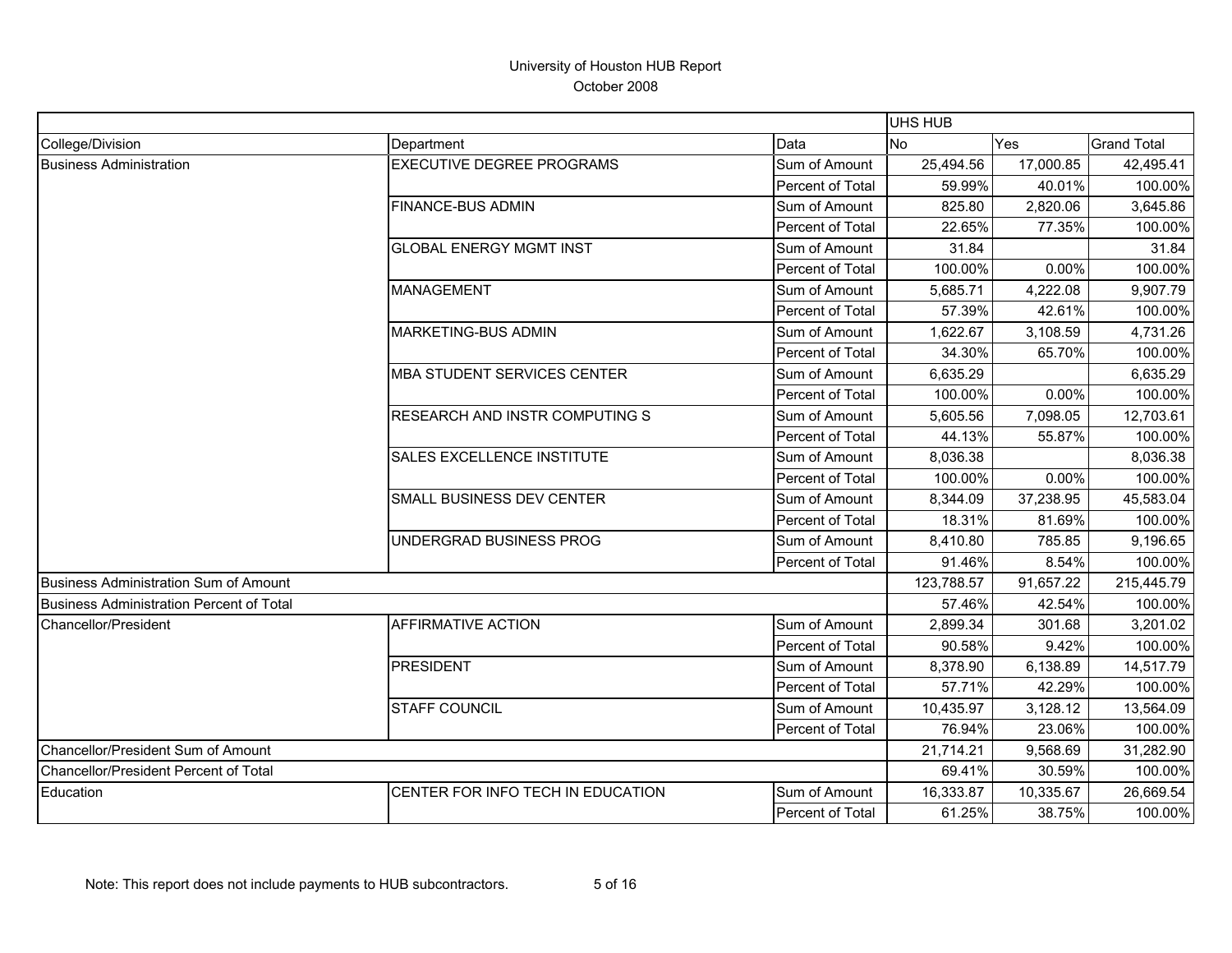|                                   |                                   |                  | <b>UHS HUB</b> |           |                    |
|-----------------------------------|-----------------------------------|------------------|----------------|-----------|--------------------|
| College/Division                  | Department                        | Data             | <b>No</b>      | Yes       | <b>Grand Total</b> |
| Education                         | CONSISTENCY MGMT & COOP DISCIP    | Sum of Amount    | 28,749.03      | 141.10    | 28,890.13          |
|                                   |                                   | Percent of Total | 99.51%         | 0.49%     | 100.00%            |
|                                   | <b>CURRICULUM AND INSTRUCTION</b> | Sum of Amount    | 10,279.89      | 5,678.46  | 15,958.35          |
|                                   |                                   | Percent of Total | 64.42%         | 35.58%    | 100.00%            |
|                                   | DEAN, EDUCATION                   | Sum of Amount    | 9,806.37       | 2,419.43  | 12,225.80          |
|                                   |                                   | Percent of Total | 80.21%         | 19.79%    | 100.00%            |
|                                   | EDU. LEADERSHIP & CULTURAL STU    | Sum of Amount    | 142,733.96     | 2,263.80  | 144,997.76         |
|                                   |                                   | Percent of Total | 98.44%         | 1.56%     | 100.00%            |
|                                   | EDUCATIONAL PSYCHOLOGY            | Sum of Amount    | 1,766.35       | 891.22    | 2,657.57           |
|                                   |                                   | Percent of Total | 66.46%         | 33.54%    | 100.00%            |
|                                   | HEALTH AND HUMAN PERFORMANCE      | Sum of Amount    | 30,919.15      | 6,299.45  | 37,218.60          |
|                                   |                                   | Percent of Total | 83.07%         | 16.93%    | 100.00%            |
|                                   | HUMAN DEVELOPMENT LAB             | Sum of Amount    | 2,165.90       |           | 2,165.90           |
|                                   |                                   | Percent of Total | 100.00%        | 0.00%     | 100.00%            |
|                                   | INSTITUTE FOR URBAN EDUCATION     | Sum of Amount    | 326.97         | 1,140.70  | 1,467.67           |
|                                   |                                   | Percent of Total | 22.28%         | 77.72%    | 100.00%            |
|                                   | TEACHER EDUCATION AND CERTIFIC    | Sum of Amount    | 4,434.00       | 1,391.51  | 5,825.51           |
|                                   |                                   | Percent of Total | 76.11%         | 23.89%    | 100.00%            |
| <b>Education Sum of Amount</b>    |                                   |                  | 247,515.49     | 30,561.34 | 278,076.83         |
| <b>Education Percent of Total</b> |                                   |                  | 89.01%         | 10.99%    | 100.00%            |
| Engineering                       | CENTER FOR NANOMAGNETIC SYSTEM    | Sum of Amount    | 1,732.57       |           | 1,732.57           |
|                                   |                                   | Percent of Total | 100.00%        | 0.00%     | 100.00%            |
|                                   | <b>CHEMICAL ENGINEERING</b>       | Sum of Amount    | 107,377.00     | 2,750.21  | 110,127.21         |
|                                   |                                   | Percent of Total | 97.50%         | 2.50%     | 100.00%            |
|                                   | <b>CIVIL ENGINEERING</b>          | Sum of Amount    | 89,855.95      | 18,189.08 | 108,045.03         |
|                                   |                                   | Percent of Total | 83.17%         | 16.83%    | 100.00%            |
|                                   | COMPOSITE ENGR APPLICATIONS CT    | Sum of Amount    | 39.50          |           | 39.50              |
|                                   |                                   | Percent of Total | 100.00%        | 0.00%     | 100.00%            |
|                                   | <b>COOPERATIVE ENGINEERING</b>    | Sum of Amount    | 7,500.00       | 497.07    | 7,997.07           |
|                                   |                                   | Percent of Total | 93.78%         | 6.22%     | 100.00%            |
|                                   | CTR FOR INNOVATIVE GROUTING       | Sum of Amount    | 1,286.28       |           | 1,286.28           |
|                                   |                                   | Percent of Total | 100.00%        | 0.00%     | 100.00%            |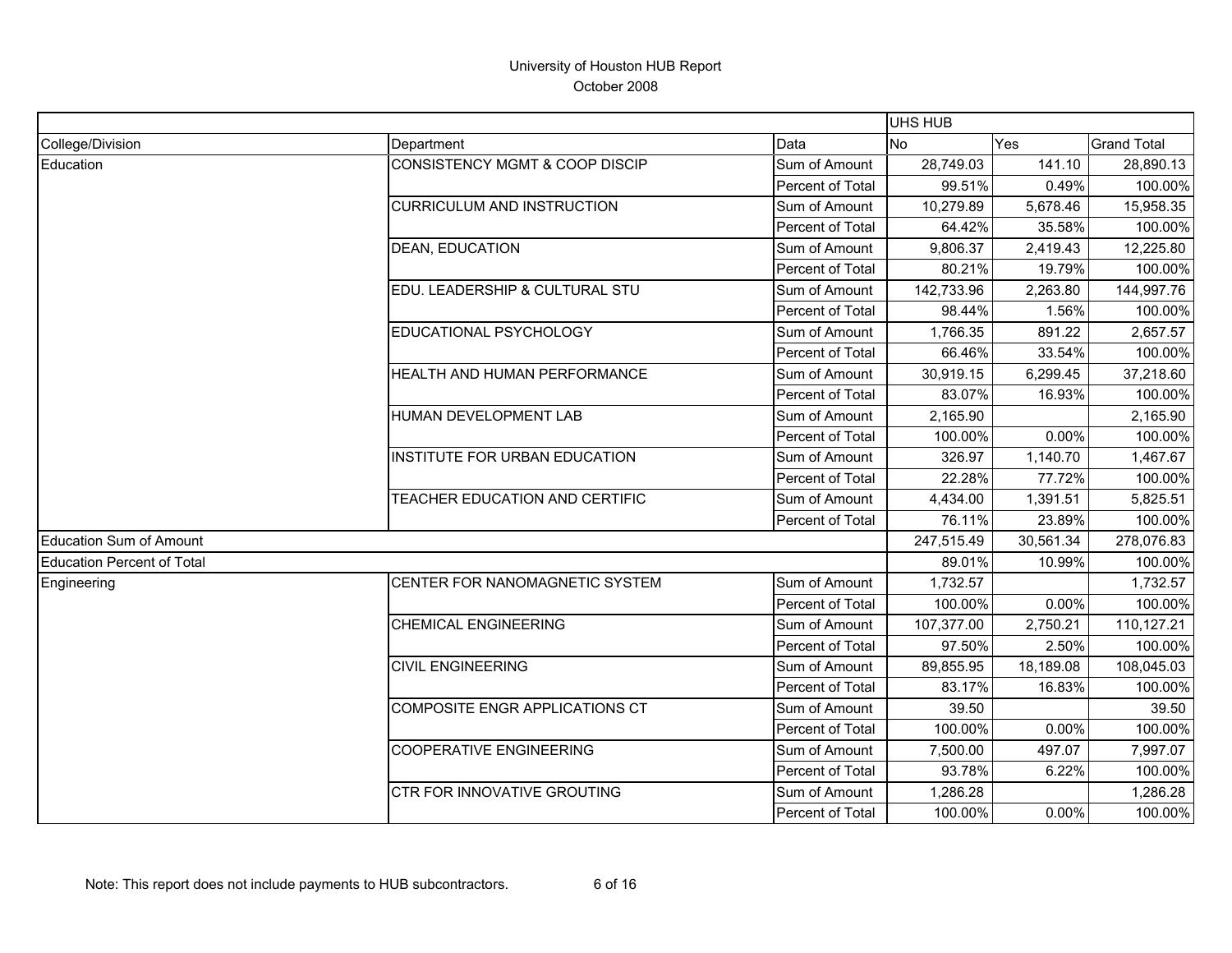|                                        |                                     |                  | <b>UHS HUB</b> |           |                    |
|----------------------------------------|-------------------------------------|------------------|----------------|-----------|--------------------|
| College/Division                       | Department                          | Data             | <b>No</b>      | Yes       | <b>Grand Total</b> |
| Engineering                            | <b>DEAN, ENGINEERING</b>            | Sum of Amount    | 82,435.17      | 7,839.26  | 90,274.43          |
|                                        |                                     | Percent of Total | 91.32%         | 8.68%     | 100.00%            |
|                                        | ELECTRICAL ENGINEERING              | Sum of Amount    | 57, 152.51     | 1,047.79  | 58,200.30          |
|                                        |                                     | Percent of Total | 98.20%         | 1.80%     | 100.00%            |
|                                        | <b>ENGINEERING SERVICES</b>         | Sum of Amount    | 1,358.37       | 321.97    | 1,680.34           |
|                                        |                                     | Percent of Total | 80.84%         | 19.16%    | 100.00%            |
|                                        | <b>INDUSTRIAL ENGINEERING</b>       | Sum of Amount    | 4,805.33       | 606.95    | 5,412.28           |
|                                        |                                     | Percent of Total | 88.79%         | 11.21%    | 100.00%            |
|                                        | MECHANICAL ENGINEERING              | Sum of Amount    | 31,344.09      | 7,478.63  | 38,822.72          |
|                                        |                                     | Percent of Total | 80.74%         | 19.26%    | 100.00%            |
|                                        | SW PUBLIC TECHNOLOGY CENTER         | Sum of Amount    | 10.36          |           | 10.36              |
|                                        |                                     | Percent of Total | 100.00%        | 0.00%     | 100.00%            |
|                                        | <b>WIND ENERGY CENTER</b>           | Sum of Amount    | 3,255.65       | 935.00    | 4,190.65           |
|                                        |                                     | Percent of Total | 77.69%         | 22.31%    | 100.00%            |
| <b>Engineering Sum of Amount</b>       |                                     |                  | 388,152.78     | 39,665.96 | 427,818.74         |
| Engineering Percent of Total           |                                     |                  | 90.73%         | 9.27%     | 100.00%            |
| <b>Graduate College of Social Work</b> | ADMISSIONS-GCSW                     | Sum of Amount    | 4,254.18       | 246.06    | 4,500.24           |
|                                        |                                     | Percent of Total | 94.53%         | 5.47%     | 100.00%            |
|                                        | <b>ALUMNI &amp; CAREER SERVICES</b> | Sum of Amount    | 21.05          |           | 21.05              |
|                                        |                                     | Percent of Total | 100.00%        | 0.00%     | 100.00%            |
|                                        | <b>AMERICAN HUMANICS</b>            | Sum of Amount    | 515.00         | 69.85     | 584.85             |
|                                        |                                     | Percent of Total | 88.06%         | 11.94%    | 100.00%            |
|                                        | <b>DEAN, SOCIAL WORK</b>            | Sum of Amount    | 6,912.75       | 16,235.83 | 23,148.58          |
|                                        |                                     | Percent of Total | 29.86%         | 70.14%    | 100.00%            |
|                                        | <b>FIELD OFFICE</b>                 | Sum of Amount    |                | 409.46    | 409.46             |
|                                        |                                     | Percent of Total | 0.00%          | 100.00%   | 100.00%            |
|                                        | <b>JODY WILLIAMS CENTER</b>         | Sum of Amount    | 4,500.00       | 237.08    | 4,737.08           |
|                                        |                                     | Percent of Total | 95.00%         | 5.00%     | 100.00%            |
|                                        | <b>OCP</b>                          | Sum of Amount    | 36,008.28      | 7,450.13  | 43,458.41          |
|                                        |                                     | Percent of Total | 82.86%         | 17.14%    | 100.00%            |
|                                        | <b>ODSPR</b>                        | Sum of Amount    | 22.86          | 185.04    | 207.90             |
|                                        |                                     | Percent of Total | 11.00%         | 89.00%    | 100.00%            |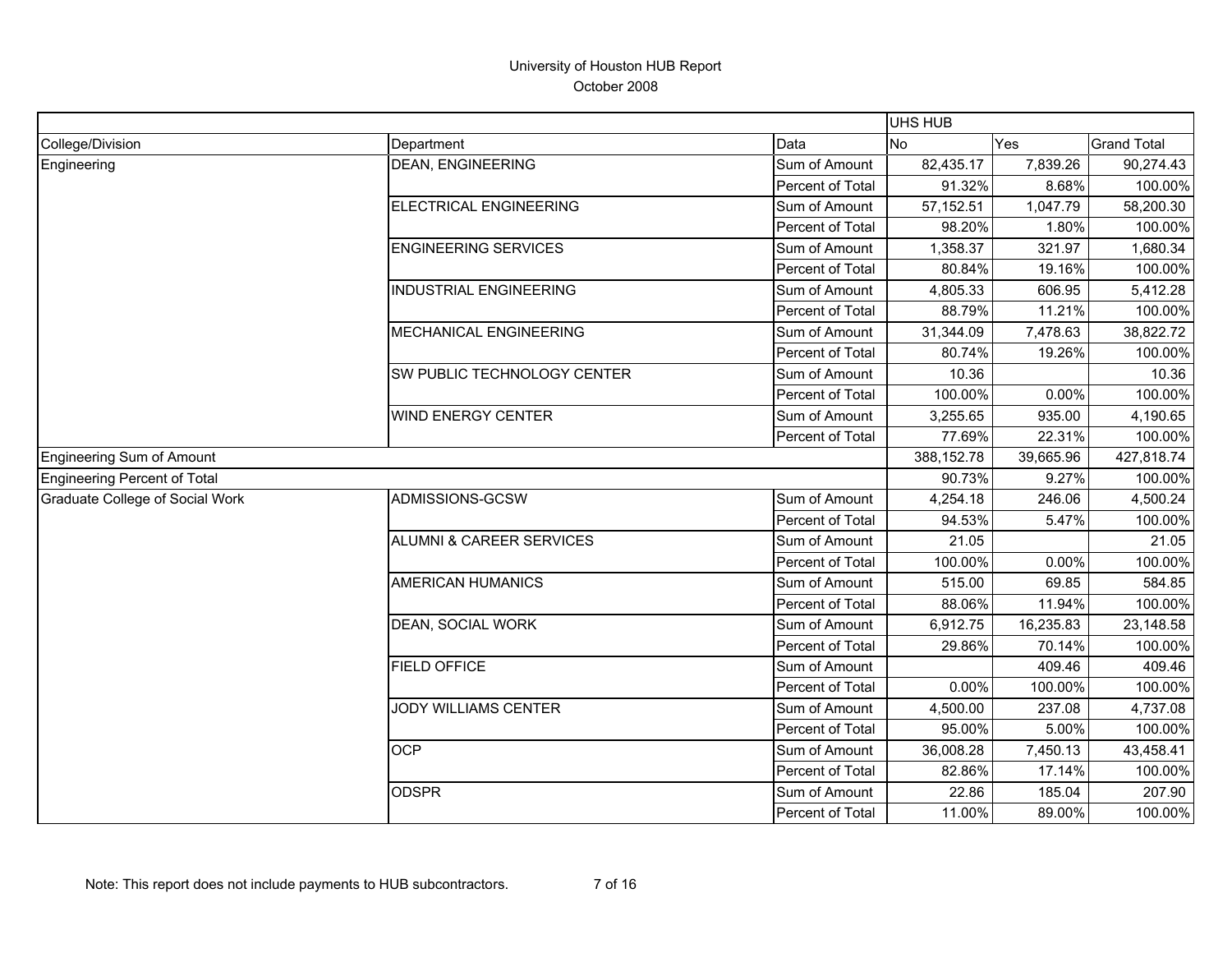|                                                  |                                                                                                                                                                                                                        |                  | UHS HUB    |           |                    |
|--------------------------------------------------|------------------------------------------------------------------------------------------------------------------------------------------------------------------------------------------------------------------------|------------------|------------|-----------|--------------------|
| College/Division                                 | Department                                                                                                                                                                                                             | Data             | <b>No</b>  | Yes       | <b>Grand Total</b> |
| <b>Graduate College of Social Work</b>           | PHD PROGRAM                                                                                                                                                                                                            | Sum of Amount    |            | 292.32    | 292.32             |
|                                                  |                                                                                                                                                                                                                        | Percent of Total | 0.00%      | 100.00%   | 100.00%            |
| Graduate College of Social Work Sum of Amount    |                                                                                                                                                                                                                        |                  | 52,234.12  | 25,125.77 | 77,359.89          |
| Graduate College of Social Work Percent of Total |                                                                                                                                                                                                                        |                  | 67.52%     | 32.48%    | 100.00%            |
| <b>Honors College</b>                            | DEAN, HONORS COLLEGE                                                                                                                                                                                                   | Sum of Amount    | 34,345.84  | 2,273.18  | 36,619.02          |
|                                                  |                                                                                                                                                                                                                        | Percent of Total | 93.79%     | 6.21%     | 100.00%            |
|                                                  | <b>HOUSTON TEACHERS INSTITUTE</b>                                                                                                                                                                                      | Sum of Amount    | 308.01     | 32.99     | 341.00             |
|                                                  |                                                                                                                                                                                                                        | Percent of Total | 90.33%     | 9.67%     | 100.00%            |
| Honors College Sum of Amount                     |                                                                                                                                                                                                                        |                  | 34,653.85  | 2,306.17  | 36,960.02          |
| Honors College Percent of Total                  |                                                                                                                                                                                                                        |                  | 93.76%     | 6.24%     | 100.00%            |
| Hotel and Restaurant Management                  | DEAN, HOTEL & RESTAURANT MANAG                                                                                                                                                                                         | Sum of Amount    | 36,389.08  | 802.24    | 37,191.32          |
|                                                  |                                                                                                                                                                                                                        | Percent of Total | 97.84%     | 2.16%     | 100.00%            |
|                                                  |                                                                                                                                                                                                                        | Sum of Amount    | 119,023.43 | 19,970.39 | 138,993.82         |
|                                                  |                                                                                                                                                                                                                        | Percent of Total | 85.63%     | 14.37%    | 100.00%            |
| Hotel and Restaurant Management Sum of Amount    |                                                                                                                                                                                                                        |                  | 155,412.51 | 20,772.63 | 176,185.14         |
| Hotel and Restaurant Management Percent of Total |                                                                                                                                                                                                                        |                  | 88.21%     | 11.79%    | 100.00%            |
| Law Center                                       |                                                                                                                                                                                                                        | Sum of Amount    | 390.73     |           | 390.73             |
|                                                  |                                                                                                                                                                                                                        | Percent of Total | 100.00%    | 0.00%     | 100.00%            |
|                                                  |                                                                                                                                                                                                                        | Sum of Amount    | 237.53     | 1,854.71  | 2,092.24           |
|                                                  |                                                                                                                                                                                                                        | Percent of Total | 11.35%     | 88.65%    | 100.00%            |
|                                                  | <b>BUSINESS SERVICES, LAW</b>                                                                                                                                                                                          | Sum of Amount    | 27,450.72  | 1,590.58  | 29,041.30          |
|                                                  | HOTEL AND RESTAURANT MANAGEMEN<br><b>ASSOCIATE DEAN, LAW</b><br><b>BLAKELEY INSTITUTE</b><br>CAREER SERVICES, LAW<br>DEAN, LAW<br><b>EXTERNAL AFFAIRS, LAW</b><br><b>FACILITIES, LAW</b><br><b>FACULTY SUPPORT LAW</b> | Percent of Total | 94.52%     | 5.48%     | 100.00%            |
|                                                  |                                                                                                                                                                                                                        | Sum of Amount    | 5,750.39   | 1,215.97  | 6,966.36           |
|                                                  |                                                                                                                                                                                                                        | Percent of Total | 82.55%     | 17.45%    | 100.00%            |
|                                                  |                                                                                                                                                                                                                        | Sum of Amount    | 65.87      | 233.53    | 299.40             |
|                                                  |                                                                                                                                                                                                                        | Percent of Total | 22.00%     | 78.00%    | 100.00%            |
|                                                  |                                                                                                                                                                                                                        | Sum of Amount    |            | 822.68    | 822.68             |
|                                                  |                                                                                                                                                                                                                        | Percent of Total | 0.00%      | 100.00%   | 100.00%            |
|                                                  |                                                                                                                                                                                                                        | Sum of Amount    | 14,658.26  | 2,910.88  | 17,569.14          |
|                                                  |                                                                                                                                                                                                                        | Percent of Total | 83.43%     | 16.57%    | 100.00%            |
|                                                  |                                                                                                                                                                                                                        | Sum of Amount    | 46.95      | 1,934.75  | 1,981.70           |
|                                                  |                                                                                                                                                                                                                        | Percent of Total | 2.37%      | 97.63%    | 100.00%            |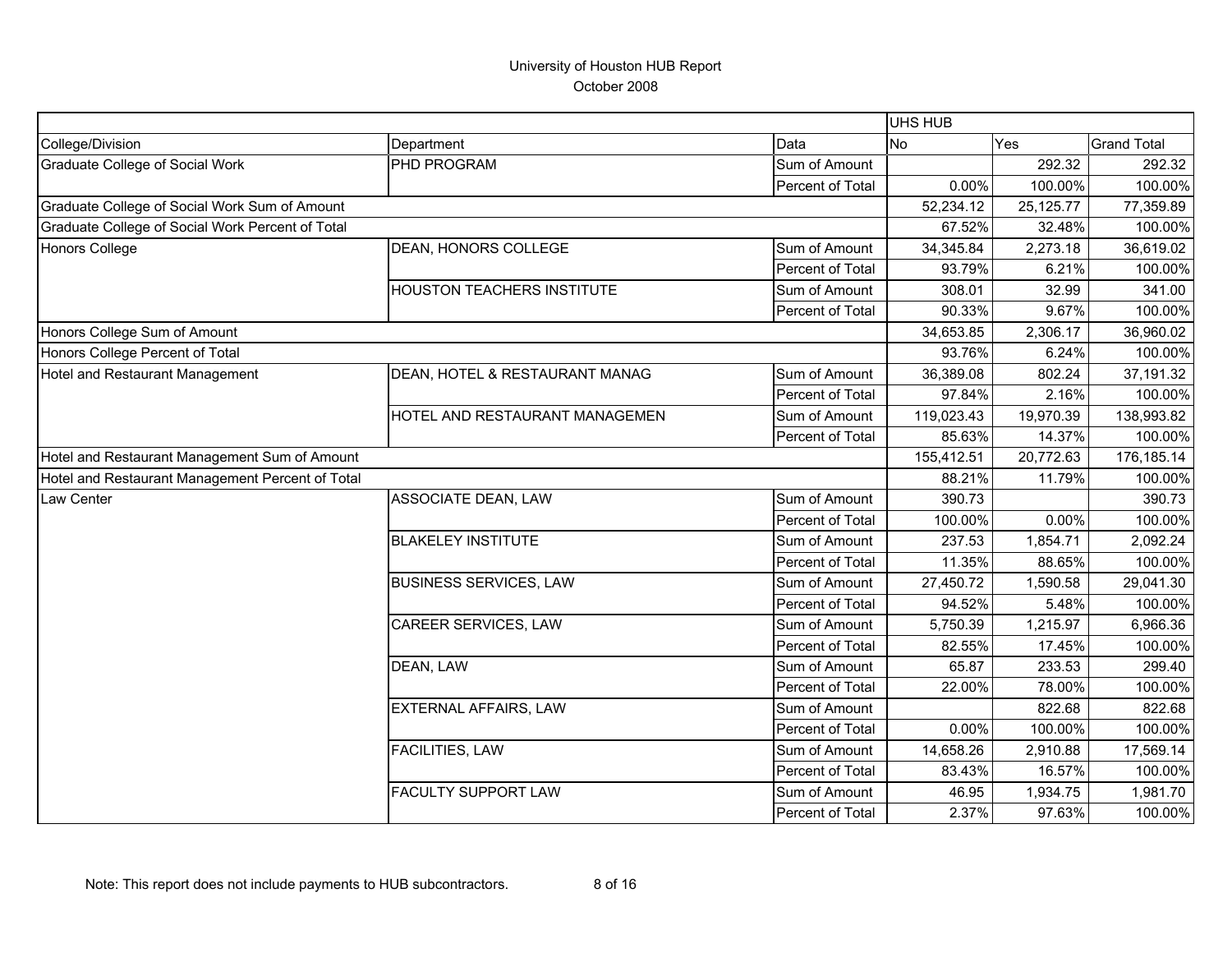|                                  |                               |                  | <b>UHS HUB</b> |           |                    |
|----------------------------------|-------------------------------|------------------|----------------|-----------|--------------------|
| College/Division                 | Department                    | Data             | <b>No</b>      | Yes       | <b>Grand Total</b> |
| Law Center                       | HEALTH LAW & POLICY INSTITUTE | Sum of Amount    | 300.64         | 1,318.02  | 1,618.66           |
|                                  |                               | Percent of Total | 18.57%         | 81.43%    | 100.00%            |
|                                  | <b>INNOCENCE PROGRAM</b>      | Sum of Amount    | 15.98          |           | 15.98              |
|                                  |                               | Percent of Total | 100.00%        | 0.00%     | 100.00%            |
|                                  | LAW                           | Sum of Amount    | 3,575.90       | 319.00    | 3,894.90           |
|                                  |                               | Percent of Total | 91.81%         | 8.19%     | 100.00%            |
|                                  | LAW INFORMATION TECHNOLOGY    | Sum of Amount    | 1,956.28       |           | 1,956.28           |
|                                  |                               | Percent of Total | 100.00%        | 0.00%     | 100.00%            |
|                                  | <b>LAW LIBRARY</b>            | Sum of Amount    | 3,941.89       | (699.98)  | 3,241.91           |
|                                  |                               | Percent of Total | 121.59%        | $-21.59%$ | 100.00%            |
|                                  | LEGAL AID CLINIC, LAW         | Sum of Amount    |                | 1,039.84  | 1,039.84           |
|                                  |                               | Percent of Total | 0.00%          | 100.00%   | 100.00%            |
|                                  | PUBLIC RELS & MARKETING, LAW  | Sum of Amount    | 357.96         |           | 357.96             |
|                                  |                               | Percent of Total | 100.00%        | 0.00%     | 100.00%            |
|                                  | STUDENT ORGANIZATION, LAW     | Sum of Amount    | 9,994.00       |           | 9,994.00           |
|                                  |                               | Percent of Total | 100.00%        | 0.00%     | 100.00%            |
|                                  | STUDENT SERVICES, LAW         | Sum of Amount    | 3,281.04       | 327.72    | 3,608.76           |
|                                  |                               | Percent of Total | 90.92%         | 9.08%     | 100.00%            |
| Law Center Sum of Amount         |                               |                  | 72,024.14      | 12,867.70 | 84,891.84          |
| Law Center Percent of Total      |                               |                  | 84.84%         | 15.16%    | 100.00%            |
| Liberal Arts and Social Sciences | <b>AEROSPACE STUDIES</b>      | Sum of Amount    | 229.75         | 48.21     | 277.96             |
|                                  |                               | Percent of Total | 82.66%         | 17.34%    | 100.00%            |
|                                  | AFRICAN-AMERICAN STUDIES      | Sum of Amount    | 1,206.20       | 616.04    | 1,822.24           |
|                                  |                               | Percent of Total | 66.19%         | 33.81%    | 100.00%            |
|                                  | <b>ANTHROPOLOGY</b>           | Sum of Amount    | (247.48)       |           | (247.48)           |
|                                  |                               | Percent of Total | 100.00%        | 0.00%     | 100.00%            |
|                                  | <b>ART</b>                    | Sum of Amount    | 12,849.07      | 1,373.01  | 14,222.08          |
|                                  |                               | Percent of Total | 90.35%         | 9.65%     | 100.00%            |
|                                  | <b>ARTE PUBLICO</b>           | Sum of Amount    | 61,959.82      | 839.19    | 62,799.01          |
|                                  |                               | Percent of Total | 98.66%         | 1.34%     | 100.00%            |
|                                  | <b>BAND</b>                   | Sum of Amount    | 51,350.82      |           | 51,350.82          |
|                                  |                               | Percent of Total | 100.00%        | 0.00%     | 100.00%            |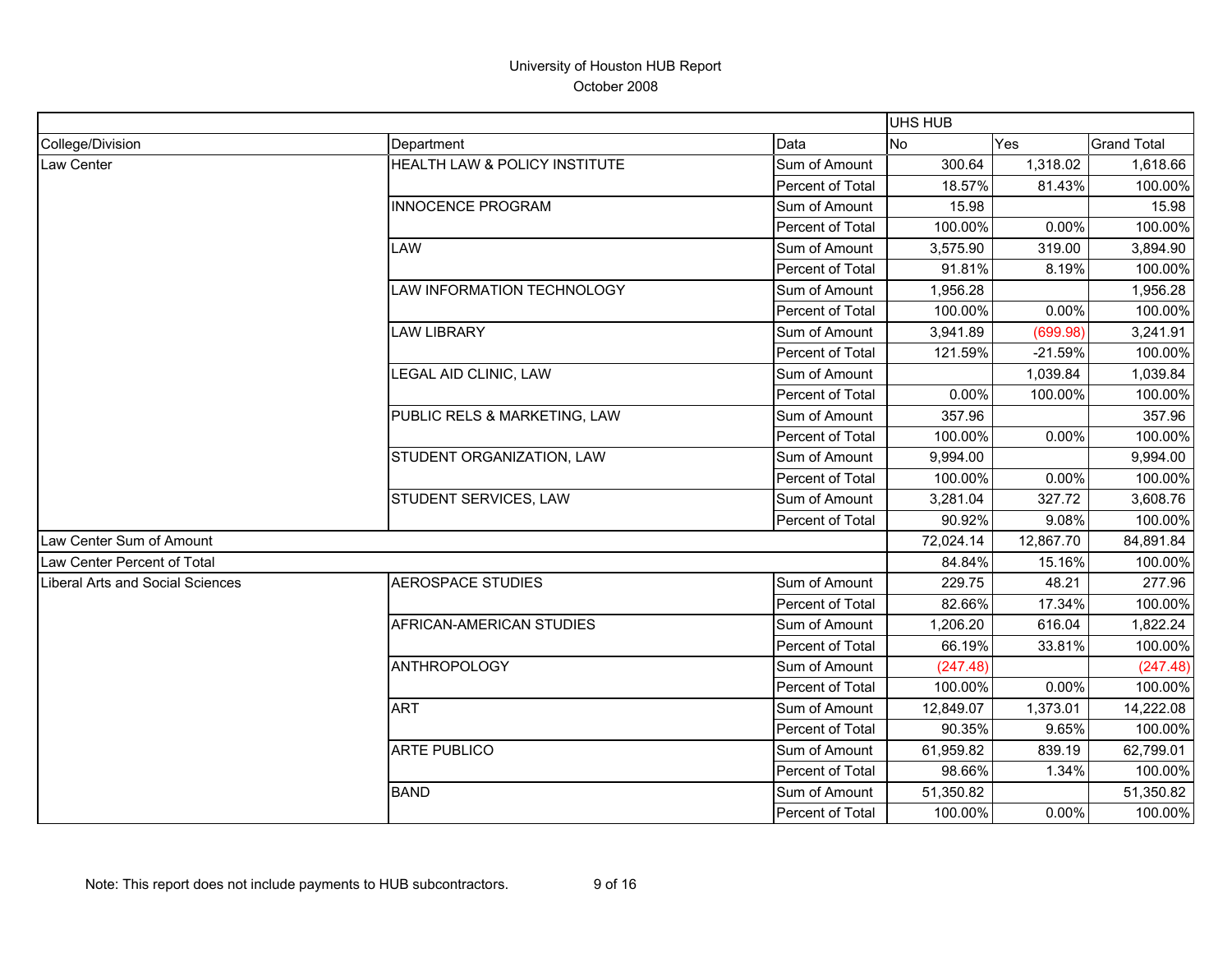|                                  |                                 |                         | <b>UHS HUB</b> |           |                    |
|----------------------------------|---------------------------------|-------------------------|----------------|-----------|--------------------|
| College/Division                 | Department                      | Data                    | <b>No</b>      | Yes       | <b>Grand Total</b> |
| Liberal Arts and Social Sciences | <b>BLAFFER GALLERY</b>          | Sum of Amount           | 66,708.02      | 1,657.51  | 68,365.53          |
|                                  |                                 | Percent of Total        | 97.58%         | 2.42%     | 100.00%            |
|                                  | CENTER FOR PUBLIC POLICY        | Sum of Amount           | 15,932.64      | 770.85    | 16,703.49          |
|                                  |                                 | Percent of Total        | 95.39%         | 4.61%     | 100.00%            |
|                                  | <b>COMMUNICATION</b>            | Sum of Amount           | 7,861.77       | 3,031.29  | 10,893.06          |
|                                  |                                 | Percent of Total        | 72.17%         | 27.83%    | 100.00%            |
|                                  | <b>COMMUNICATIONS DISORDERS</b> | Sum of Amount           | 5,847.91       | 1,252.93  | 7,100.84           |
|                                  |                                 | Percent of Total        | 82.36%         | 17.64%    | 100.00%            |
|                                  | CWMCA CENTER FOR THE ARTS       | Sum of Amount           | 12,313.74      | 97.15     | 12,410.89          |
|                                  |                                 | Percent of Total        | 99.22%         | 0.78%     | 100.00%            |
|                                  | DEAN, LIBERAL ARTS & SOC SCI    | Sum of Amount           | 123,600.73     | 3,065.62  | 126,666.35         |
|                                  |                                 | Percent of Total        | 97.58%         | 2.42%     | 100.00%            |
|                                  | <b>ECONOMICS</b>                | Sum of Amount           | 5,126.09       | 2,298.23  | 7,424.32           |
|                                  |                                 | Percent of Total        | 69.04%         | 30.96%    | 100.00%            |
|                                  | <b>ENGLISH</b>                  | Sum of Amount           | 12,912.47      | 13,684.45 | 26,596.92          |
|                                  |                                 | <b>Percent of Total</b> | 48.55%         | 51.45%    | 100.00%            |
|                                  | <b>HISPANIC STUDIES</b>         | Sum of Amount           | 2,785.59       |           | 2,785.59           |
|                                  |                                 | Percent of Total        | 100.00%        | 0.00%     | 100.00%            |
|                                  | <b>HISTORY</b>                  | Sum of Amount           | 18,488.60      | 17,823.29 | 36,311.89          |
|                                  |                                 | Percent of Total        | 50.92%         | 49.08%    | 100.00%            |
|                                  | <b>MEXICAN-AMERICAN STUDIES</b> | Sum of Amount           | 3,906.98       | 1,336.79  | 5,243.77           |
|                                  |                                 | Percent of Total        | 74.51%         | 25.49%    | 100.00%            |
|                                  | <b>MILITARY SCIENCE</b>         | Sum of Amount           | 673.19         | 1,236.47  | 1,909.66           |
|                                  |                                 | Percent of Total        | 35.25%         | 64.75%    | 100.00%            |
|                                  | MODERN AND CLASSICAL LANGUAGES  | Sum of Amount           | 641.15         | 2,097.53  | 2,738.68           |
|                                  |                                 | Percent of Total        | 23.41%         | 76.59%    | 100.00%            |
|                                  | <b>MUSIC</b>                    | Sum of Amount           | 55,071.08      | 6,399.72  | 61,470.80          |
|                                  |                                 | Percent of Total        | 89.59%         | 10.41%    | 100.00%            |
|                                  | PHILOSOPHY                      | Sum of Amount           | 211.42         | 2,170.03  | 2,381.45           |
|                                  |                                 | Percent of Total        | 8.88%          | 91.12%    | 100.00%            |
|                                  | POLITICAL SCIENCE               | Sum of Amount           | 3,392.29       | 4,954.51  | 8,346.80           |
|                                  |                                 | Percent of Total        | 40.64%         | 59.36%    | 100.00%            |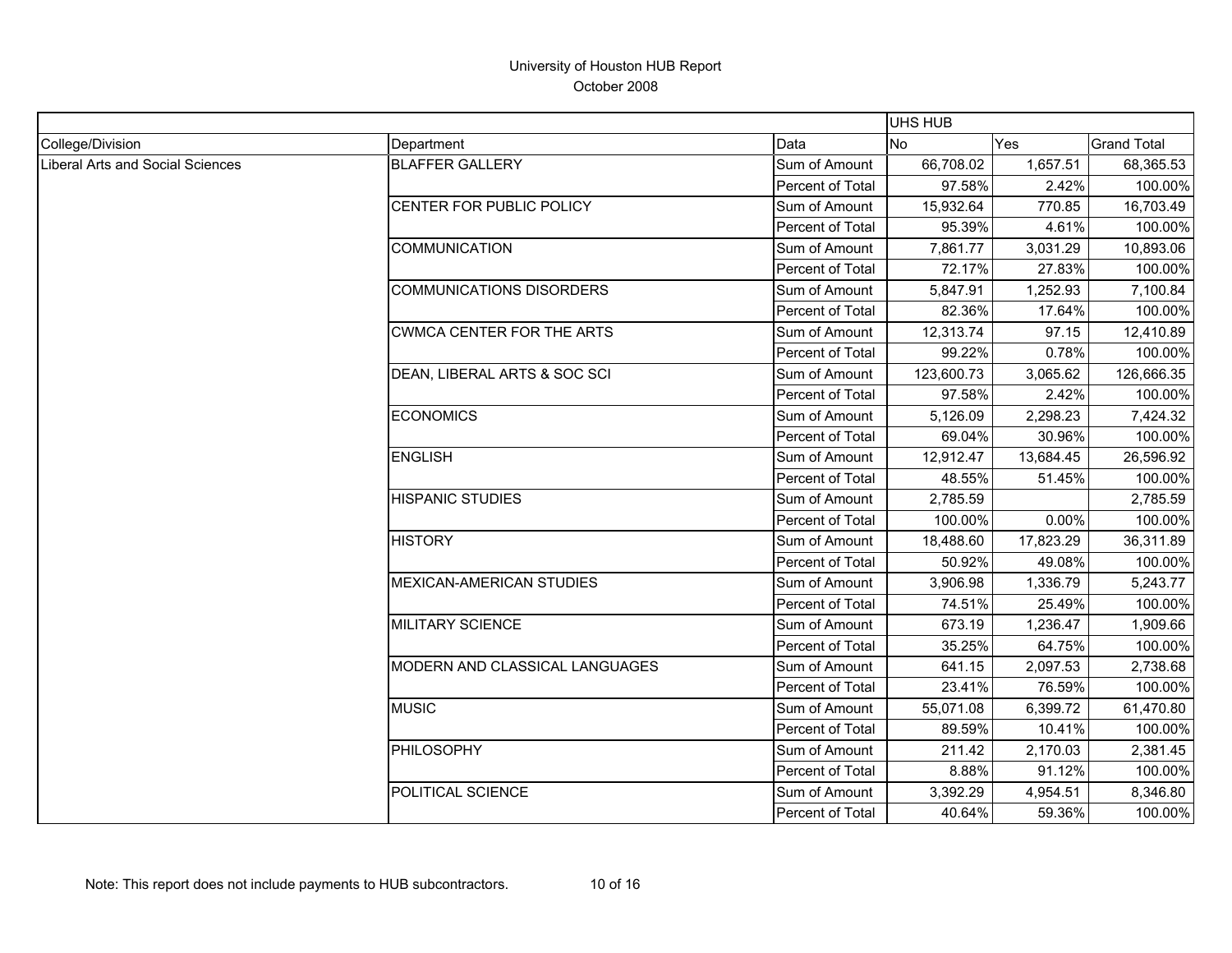|                                                   |                                   |                         | <b>UHS HUB</b> |           |                    |
|---------------------------------------------------|-----------------------------------|-------------------------|----------------|-----------|--------------------|
| College/Division                                  | Department                        | Data                    | No             | Yes       | <b>Grand Total</b> |
| <b>Liberal Arts and Social Sciences</b>           | <b>PSYCHOLOGY</b>                 | Sum of Amount           | 13,009.76      | 1,584.10  | 14,593.86          |
|                                                   |                                   | Percent of Total        | 89.15%         | 10.85%    | 100.00%            |
|                                                   | <b>SOCIOLOGY</b>                  | Sum of Amount           | 551.27         | 9,131.98  | 9,683.25           |
|                                                   |                                   | Percent of Total        | 5.69%          | 94.31%    | 100.00%            |
|                                                   | <b>THEATRE</b>                    | Sum of Amount           | 29,176.30      | 2,904.70  | 32,081.00          |
|                                                   |                                   | Percent of Total        | 90.95%         | 9.05%     | 100.00%            |
|                                                   | <b>WOMEN'S STUDIES PROGRAM</b>    | Sum of Amount           | 1,716.32       | 823.29    | 2,539.61           |
|                                                   |                                   | Percent of Total        | 67.58%         | 32.42%    | 100.00%            |
|                                                   | <b>WRITING CENTER</b>             | Sum of Amount           | 4,061.50       | 56.50     | 4,118.00           |
|                                                   |                                   | Percent of Total        | 98.63%         | 1.37%     | 100.00%            |
| Liberal Arts and Social Sciences Sum of Amount    |                                   |                         | 511,337.00     | 79,253.39 | 590,590.39         |
| Liberal Arts and Social Sciences Percent of Total |                                   |                         | 86.58%         | 13.42%    | 100.00%            |
| Library                                           | UNIVERSITY LIBRARIES              | Sum of Amount           | 417,222.42     | 11,466.93 | 428,689.35         |
|                                                   |                                   | Percent of Total        | 97.33%         | 2.67%     | 100.00%            |
| Library Sum of Amount                             |                                   |                         | 417,222.42     | 11,466.93 | 428,689.35         |
| Library Percent of Total                          |                                   |                         | 97.33%         | 2.67%     | 100.00%            |
| <b>Natural Science and Mathematics</b>            | <b>BIOLOGY &amp; BIOCHEMISTRY</b> | Sum of Amount           | 82,974.96      | 17,396.63 | 100,371.59         |
|                                                   |                                   | Percent of Total        | 82.67%         | 17.33%    | 100.00%            |
|                                                   | <b>CAGE INSTITUTE</b>             | Sum of Amount           | 32.71          |           | 32.71              |
|                                                   |                                   | Percent of Total        | 100.00%        | 0.00%     | 100.00%            |
|                                                   | <b>CHEMISTRY</b>                  | Sum of Amount           | 170,859.04     | 34,950.34 | 205,809.38         |
|                                                   |                                   | Percent of Total        | 83.02%         | 16.98%    | 100.00%            |
|                                                   | <b>COMPUTER SCIENCE</b>           | Sum of Amount           | 53,881.03      | 12,598.05 | 66,479.08          |
|                                                   |                                   | <b>Percent of Total</b> | 81.05%         | 18.95%    | 100.00%            |
|                                                   | DEAN, NATURAL SCIENCE & MATHE     | Sum of Amount           | 19,007.90      | 6,953.82  | 25,961.72          |
|                                                   |                                   | Percent of Total        | 73.22%         | 26.78%    | 100.00%            |
|                                                   | EARTH AND ATMOSPHERIC SCIENCES    | Sum of Amount           | 48,740.23      | 4,807.19  | 53,547.42          |
|                                                   |                                   | Percent of Total        | 91.02%         | 8.98%     | 100.00%            |
|                                                   | <b>IMAQS</b>                      | Sum of Amount           | 16,559.65      | 2,891.25  | 19,450.90          |
|                                                   |                                   | Percent of Total        | 85.14%         | 14.86%    | 100.00%            |
|                                                   | INST FOR THEORETICAL & ENG SCI    | Sum of Amount           | 479.11         |           | 479.11             |
|                                                   |                                   | Percent of Total        | 100.00%        | 0.00%     | 100.00%            |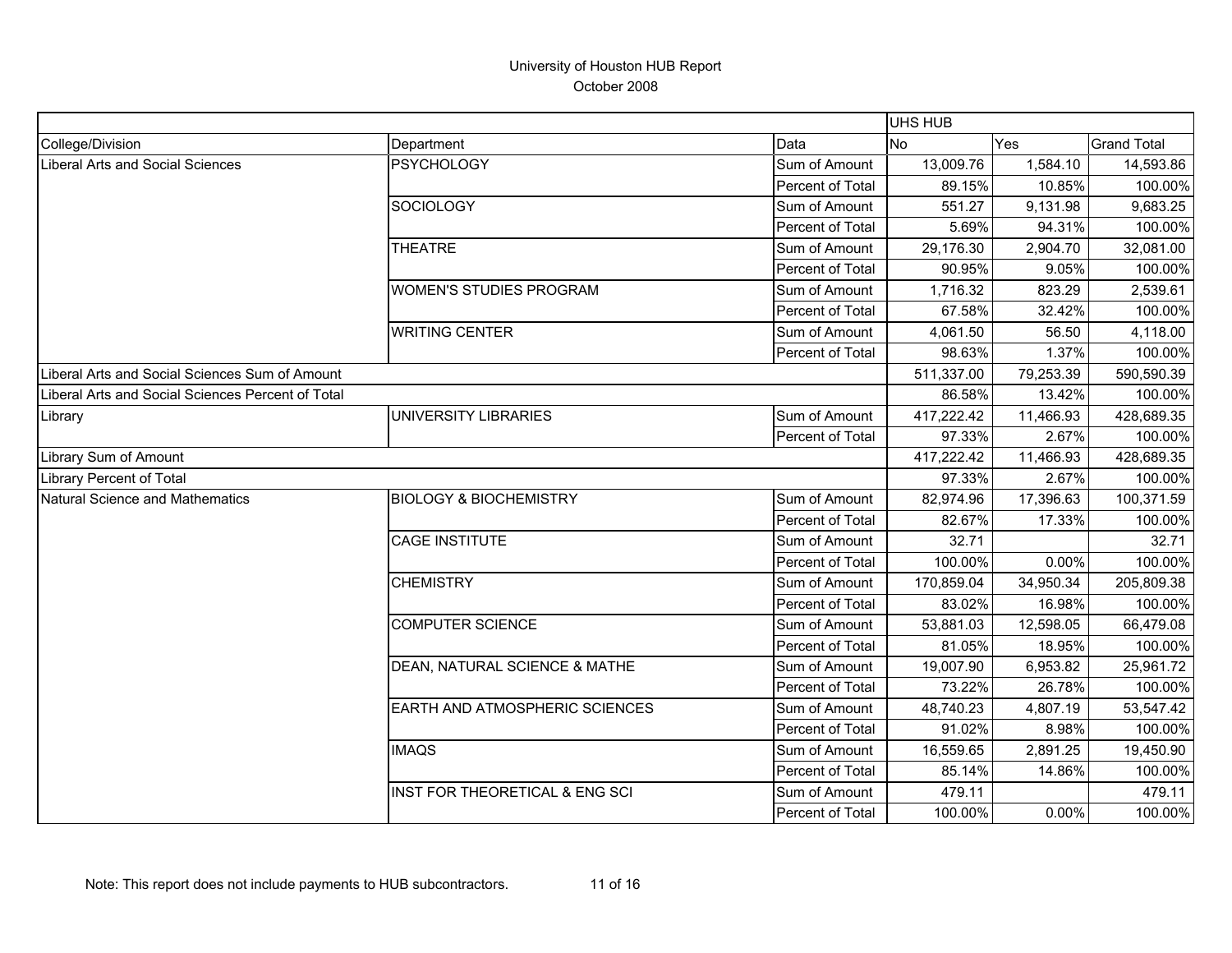|                                                  |                                |                  | UHS HUB    |           |                    |
|--------------------------------------------------|--------------------------------|------------------|------------|-----------|--------------------|
| College/Division                                 | Department                     | Data             | <b>No</b>  | Yes       | <b>Grand Total</b> |
| Natural Science and Mathematics                  | <b>MATHEMATICS</b>             | Sum of Amount    | 70,280.74  | 8,147.86  | 78,428.60          |
|                                                  |                                | Percent of Total | 89.61%     | 10.39%    | 100.00%            |
|                                                  | <b>PHYSICS</b>                 | Sum of Amount    | 49,024.38  | 1,439.57  | 50,463.95          |
|                                                  |                                | Percent of Total | 97.15%     | 2.85%     | 100.00%            |
| Natural Science and Mathematics Sum of Amount    |                                |                  | 511,839.75 | 89,184.71 | 601,024.46         |
| Natural Science and Mathematics Percent of Total |                                |                  | 85.16%     | 14.84%    | 100.00%            |
| Optometry                                        | DEAN, OPTOMETRY                | Sum of Amount    | 65,192.82  | 43,937.58 | 109,130.40         |
|                                                  |                                | Percent of Total | 59.74%     | 40.26%    | 100.00%            |
|                                                  | OPT VISION SCIENCES            | Sum of Amount    | 247,607.01 | 1,950.00  | 249,557.01         |
|                                                  |                                | Percent of Total | 99.22%     | 0.78%     | 100.00%            |
|                                                  | OPTOMETRY CLINIC               | Sum of Amount    | 53,244.79  | 8,636.17  | 61,880.96          |
|                                                  |                                | Percent of Total | 86.04%     | 13.96%    | 100.00%            |
| Optometry Sum of Amount                          |                                |                  | 366,044.62 | 54,523.75 | 420,568.37         |
| Optometry Percent of Total                       |                                |                  | 87.04%     | 12.96%    | 100.00%            |
| Pharmacy                                         | CLINICAL PHARMACY & ADMINISTRA | Sum of Amount    | 71,473.02  | 3,181.36  | 74,654.38          |
|                                                  |                                | Percent of Total | 95.74%     | 4.26%     | 100.00%            |
|                                                  | <b>DEAN, PHARMACY</b>          | Sum of Amount    | 62,028.42  | 7,733.62  | 69,762.04          |
|                                                  |                                | Percent of Total | 88.91%     | 11.09%    | 100.00%            |
|                                                  | PHARMACOLOGICAL & PHARMACEUTIC | Sum of Amount    | 65,078.94  | 535.05    | 65,613.99          |
|                                                  |                                | Percent of Total | 99.18%     | 0.82%     | 100.00%            |
| Pharmacy Sum of Amount                           |                                |                  | 198,580.38 | 11,450.03 | 210,030.41         |
| Pharmacy Percent of Total                        |                                |                  | 94.55%     | 5.45%     | 100.00%            |
| Research                                         | ANIMAL CARE OPERATIONS         | Sum of Amount    | 7,704.61   | 1,995.17  | 9,699.78           |
|                                                  |                                | Percent of Total | 79.43%     | 20.57%    | 100.00%            |
|                                                  | CENTER FOR ADVANCED MATERIALS  | Sum of Amount    | 6,594.83   | 24.00     | 6,618.83           |
|                                                  |                                | Percent of Total | 99.64%     | 0.36%     | 100.00%            |
|                                                  | <b>CMC</b>                     | Sum of Amount    | 92.99      | 1,571.37  | 1,664.36           |
|                                                  |                                | Percent of Total | 5.59%      | 94.41%    | 100.00%            |
|                                                  | <b>GRANTS AND CONTRACTS</b>    | Sum of Amount    | 483.52     | 1,190.12  | 1,673.64           |
|                                                  |                                | Percent of Total | 28.89%     | 71.11%    | 100.00%            |
|                                                  | <b>HOUSTON COASTAL CENTER</b>  | Sum of Amount    | 215.05     |           | 215.05             |
|                                                  |                                | Percent of Total | 100.00%    | 0.00%     | 100.00%            |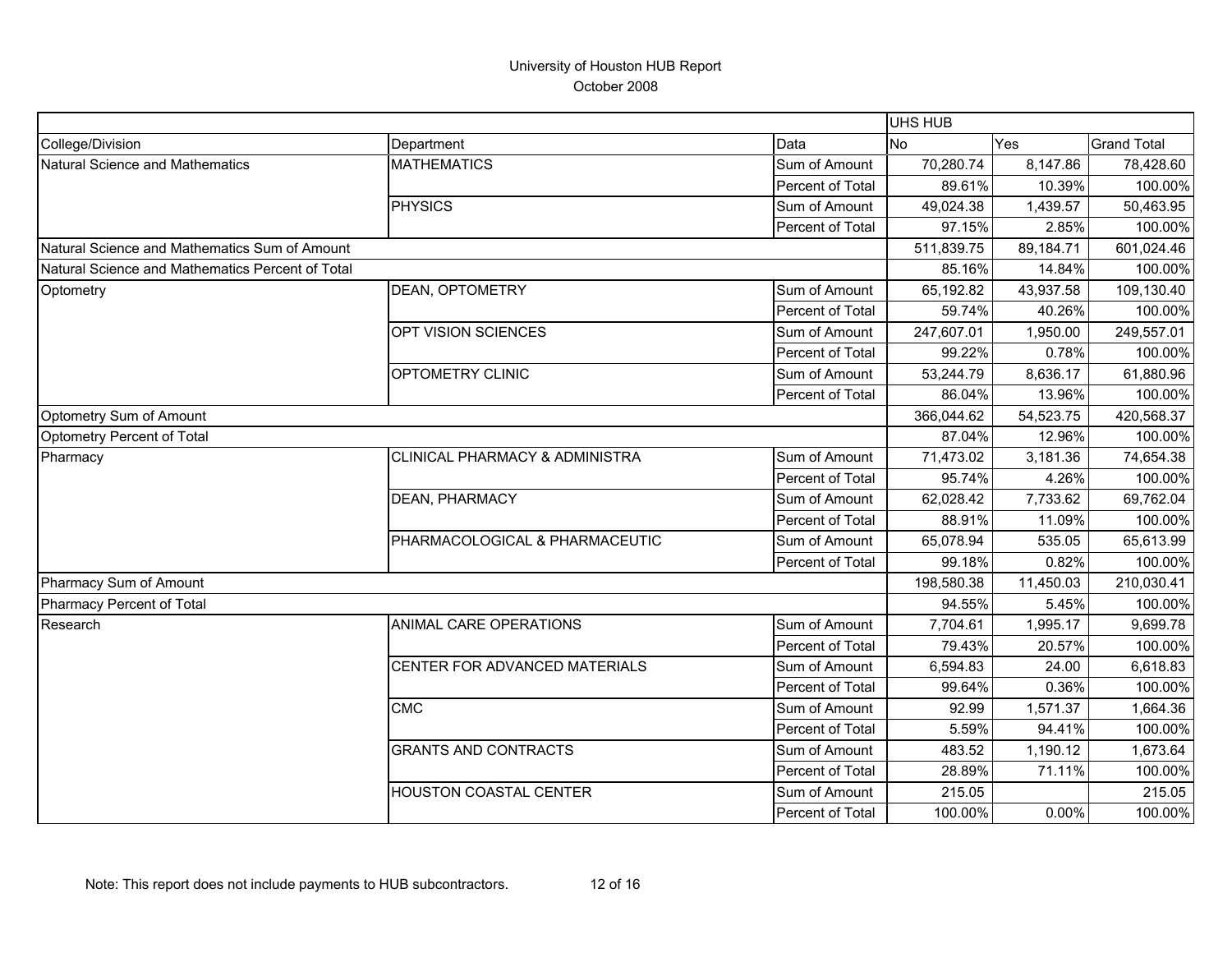|                               |                                    |                  | <b>UHS HUB</b> |            |                    |
|-------------------------------|------------------------------------|------------------|----------------|------------|--------------------|
| College/Division              | Department                         | Data             | <b>No</b>      | Yes        | <b>Grand Total</b> |
| Research                      | INSTITUTE FOR MOLECULAR DESIGN     | Sum of Amount    | 33,875.63      |            | 33,875.63          |
|                               |                                    | Percent of Total | 100.00%        | 0.00%      | 100.00%            |
|                               | OFFICE OF TECHNOLOGY MANAGEMEN     | Sum of Amount    | 32,154.75      | 66.95      | 32,221.70          |
|                               |                                    | Percent of Total | 99.79%         | 0.21%      | 100.00%            |
|                               | <b>RESEARCH DIVISION OFFICE</b>    | Sum of Amount    | 4,374.44       | 1,971.11   | 6,345.55           |
|                               |                                    | Percent of Total | 68.94%         | 31.06%     | 100.00%            |
|                               | <b>RESEARCH FINANCIAL SERVICES</b> | Sum of Amount    | 187.89         |            | 187.89             |
|                               |                                    | Percent of Total | 100.00%        | 0.00%      | 100.00%            |
|                               | <b>RESEARCH INFORMATION CENTER</b> | Sum of Amount    | 247.97         | 19,850.86  | 20,098.83          |
|                               |                                    | Percent of Total | 1.23%          | 98.77%     | 100.00%            |
|                               | RESEARCH POLICIES/COMP/COMMITT     | Sum of Amount    | 176.40         | 103.08     | 279.48             |
|                               |                                    | Percent of Total | 63.12%         | 36.88%     | 100.00%            |
|                               | <b>RESEARCH SERVICES</b>           | Sum of Amount    | 737.25         |            | 737.25             |
|                               |                                    | Percent of Total | 100.00%        | 0.00%      | 100.00%            |
|                               | SPACE VACUUM EPITAXY CENTER        | Sum of Amount    | 495.31         |            | 495.31             |
|                               |                                    | Percent of Total | 100.00%        | 0.00%      | 100.00%            |
|                               | SUPER CONDUCT & ADV MATERIALS      | Sum of Amount    | 145.02         |            | 145.02             |
|                               |                                    | Percent of Total | 100.00%        | 0.00%      | 100.00%            |
|                               | <b>TCSUH</b>                       | Sum of Amount    | 64,352.57      | 7,120.21   | 71,472.78          |
|                               |                                    | Percent of Total | 90.04%         | 9.96%      | 100.00%            |
|                               | <b>TIMES</b>                       | Sum of Amount    | 80,810.11      | 4,077.52   | 84,887.63          |
|                               |                                    | Percent of Total | 95.20%         | 4.80%      | 100.00%            |
|                               | TX LEARNING/COMPUTATIONAL CTR      | Sum of Amount    | 38,927.26      | 15,195.43  | 54,122.69          |
|                               |                                    | Percent of Total | 71.92%         | 28.08%     | 100.00%            |
| <b>Research Sum of Amount</b> |                                    | 271,575.60       | 53,165.82      | 324,741.42 |                    |
| Research Percent of Total     |                                    | 83.63%           | 16.37%         | 100.00%    |                    |
| <b>Student Affairs</b>        | <b>CAMPUS ACTIVITIES</b>           | Sum of Amount    | 22,080.45      | 4,791.66   | 26,872.11          |
|                               |                                    | Percent of Total | 82.17%         | 17.83%     | 100.00%            |
|                               | <b>CAMPUS RECREATION</b>           | Sum of Amount    | 35,242.50      | 5,166.60   | 40,409.10          |
|                               |                                    | Percent of Total | 87.21%         | 12.79%     | 100.00%            |
|                               | CENTER FOR STUDENTS W/DISABILI     | Sum of Amount    | 64,412.99      | 9,501.27   | 73,914.26          |
|                               |                                    | Percent of Total | 87.15%         | 12.85%     | 100.00%            |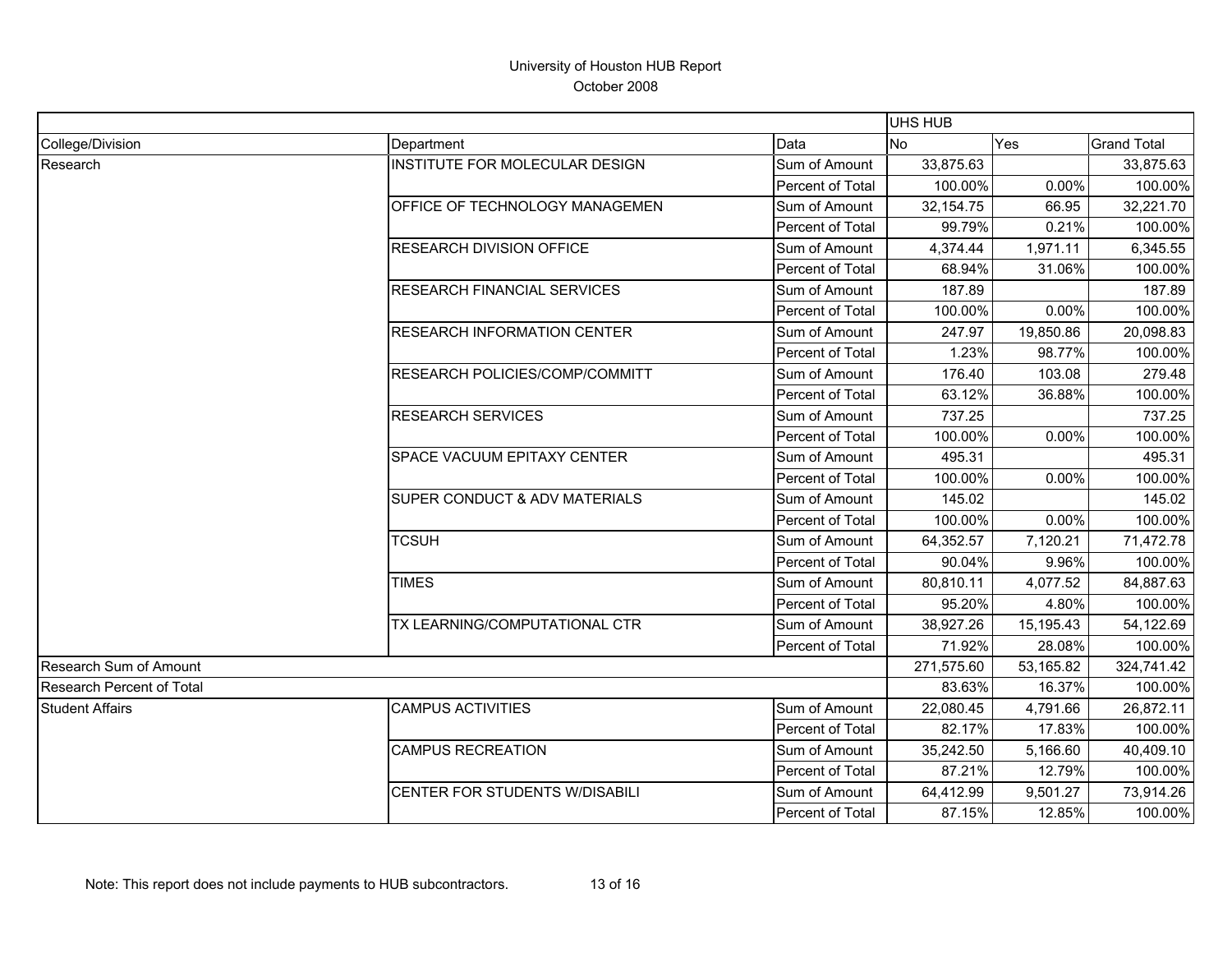|                        |                                       |                  |                | <b>UHS HUB</b> |                    |  |  |
|------------------------|---------------------------------------|------------------|----------------|----------------|--------------------|--|--|
| College/Division       | Department                            | Data             | N <sub>o</sub> | <b>Yes</b>     | <b>Grand Total</b> |  |  |
| <b>Student Affairs</b> | CHILD CARE CENTER                     | Sum of Amount    | 29,905.27      | 355.20         | 30,260.47          |  |  |
|                        |                                       | Percent of Total | 98.83%         | 1.17%          | 100.00%            |  |  |
|                        | COUNSELING AND PSYCH SVCS             | Sum of Amount    | 2,792.03       | 1,591.13       | 4,383.16           |  |  |
|                        |                                       | Percent of Total | 63.70%         | 36.30%         | 100.00%            |  |  |
|                        | <b>DEAN OF STUDENTS</b>               | Sum of Amount    | 329.97         |                | 329.97             |  |  |
|                        |                                       | Percent of Total | 100.00%        | 0.00%          | 100.00%            |  |  |
|                        | INT'L STUDENT & SCHOLAR SERVIC        | Sum of Amount    | 791.63         | 10.84          | 802.47             |  |  |
|                        |                                       | Percent of Total | 98.65%         | 1.35%          | 100.00%            |  |  |
|                        | LEARNING AND ASSESSMENT SVCS          | Sum of Amount    |                | 2,312.63       | 2,312.63           |  |  |
|                        |                                       | Percent of Total | 0.00%          | 100.00%        | 100.00%            |  |  |
|                        | LEARNING SUPPORT SERVICES             | Sum of Amount    | 756.15         | 324.28         | 1,080.43           |  |  |
|                        |                                       | Percent of Total | 69.99%         | 30.01%         | 100.00%            |  |  |
|                        | <b>RELIGION CENTER</b>                | Sum of Amount    | 200.00         |                | 200.00             |  |  |
|                        |                                       | Percent of Total | 100.00%        | 0.00%          | 100.00%            |  |  |
|                        | <b>RESIDENTIAL LIFE &amp; HOUSING</b> | Sum of Amount    | 193,557.48     | 21,995.49      | 215,552.97         |  |  |
|                        |                                       | Percent of Total | 89.80%         | 10.20%         | 100.00%            |  |  |
|                        | <b>STUDENT AFFAIRS</b>                | Sum of Amount    | 8,497.39       | 1,072.29       | 9,569.68           |  |  |
|                        |                                       | Percent of Total | 88.79%         | 11.21%         | 100.00%            |  |  |
|                        | STUDENT HEALTH CENTER                 | Sum of Amount    | 28,466.69      | 6,092.30       | 34,558.99          |  |  |
|                        |                                       | Percent of Total | 82.37%         | 17.63%         | 100.00%            |  |  |
|                        | STUDENT PHARMACY                      | Sum of Amount    | 339.00         |                | 339.00             |  |  |
|                        |                                       | Percent of Total | 100.00%        | 0.00%          | 100.00%            |  |  |
|                        | STUDENT PUBLICATIONS                  | Sum of Amount    | 9,008.02       | 393.15         | 9,401.17           |  |  |
|                        |                                       | Percent of Total | 95.82%         | 4.18%          | 100.00%            |  |  |
|                        | UNIVERSITY CAREER SERVICES            | Sum of Amount    | 1,485.82       | 367.98         | 1,853.80           |  |  |
|                        |                                       | Percent of Total | 80.15%         | 19.85%         | 100.00%            |  |  |
|                        | UNIVERSITY CENTER                     | Sum of Amount    | 83,463.39      | 13,477.35      | 96,940.74          |  |  |
|                        |                                       | Percent of Total | 86.10%         | 13.90%         | 100.00%            |  |  |
|                        | UNIVERSITY TESTING SERVICES           | Sum of Amount    | 46,766.25      | 1,313.66       | 48,079.91          |  |  |
|                        |                                       | Percent of Total | 97.27%         | 2.73%          | 100.00%            |  |  |
|                        | <b>URBAN EXPERIENCE VPSA</b>          | Sum of Amount    |                | 22.08          | 22.08              |  |  |
|                        |                                       | Percent of Total | 0.00%          | 100.00%        | 100.00%            |  |  |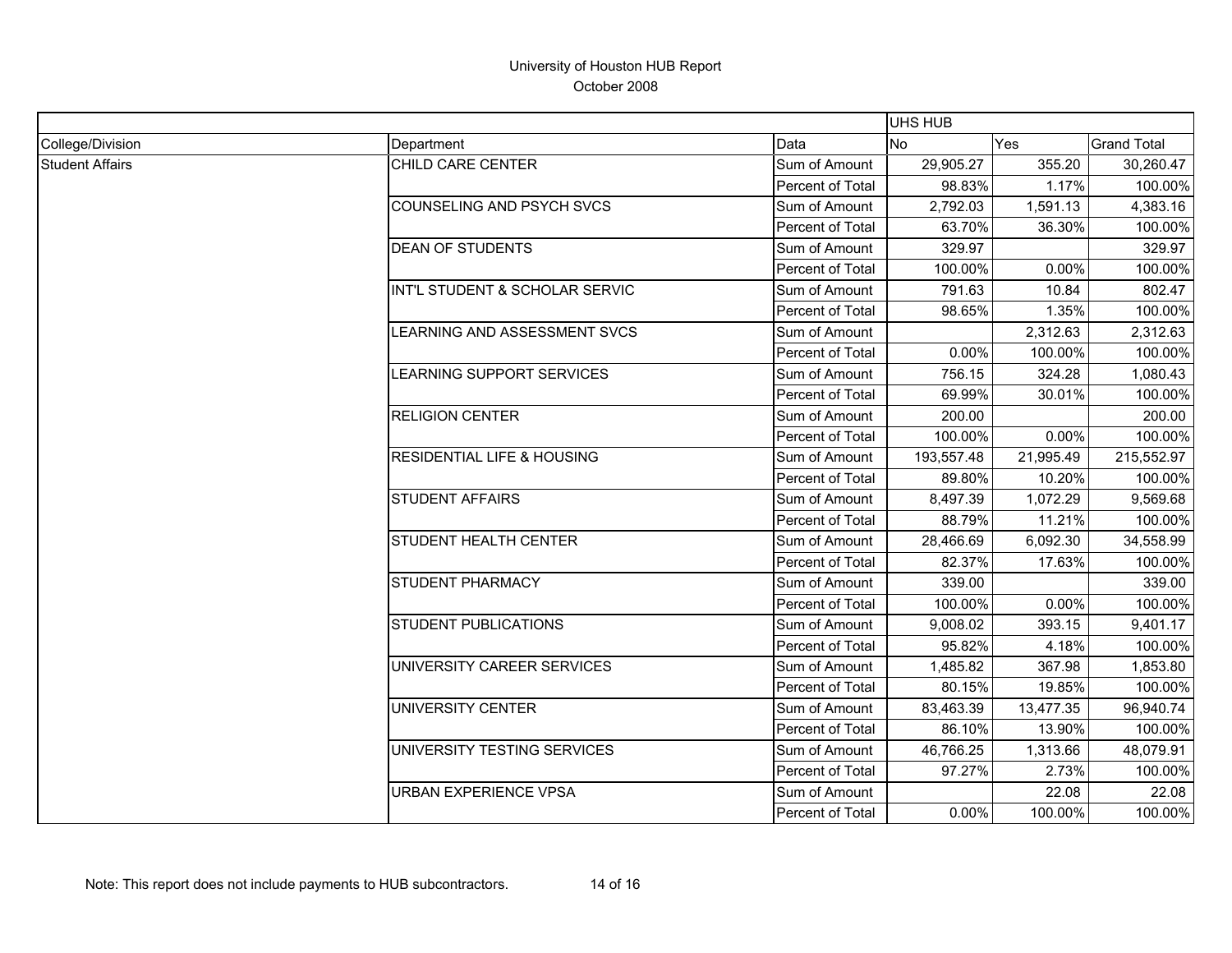|                                         |                                         |                  | <b>UHS HUB</b> |           |                    |
|-----------------------------------------|-----------------------------------------|------------------|----------------|-----------|--------------------|
| College/Division                        | Department                              | Data             | No<br>Yes      |           | <b>Grand Total</b> |
| <b>Student Affairs</b>                  | <b>VETERAN SERVICES</b>                 | Sum of Amount    | 1,112.62       | 1,398.39  | 2,511.01           |
|                                         |                                         | Percent of Total | 44.31%         | 55.69%    | 100.00%            |
| Student Affairs Sum of Amount           |                                         |                  | 529,207.65     | 70,186.30 | 599,393.95         |
| <b>Student Affairs Percent of Total</b> |                                         |                  | 88.29%         | 11.71%    | 100.00%            |
| Technology                              | CENTER FOR APPLIED TECHNOLOGY           | Sum of Amount    | 7.03           |           | 7.03               |
|                                         |                                         | Percent of Total | 100.00%        | 0.00%     | 100.00%            |
|                                         | CENTER FOR FUTURE OF HEALTH             | Sum of Amount    | 7,959.69       | 88.99     | 8,048.68           |
|                                         |                                         | Percent of Total | 98.89%         | 1.11%     | 100.00%            |
|                                         | CENTER FOR LIFE SCIENCES TECH           | Sum of Amount    | 189,915.54     | 9,392.52  | 199,308.06         |
|                                         |                                         | Percent of Total | 95.29%         | 4.71%     | 100.00%            |
|                                         | DEAN, TECHNOLOGY                        | Sum of Amount    | 14,435.02      | 19,288.27 | 33,723.29          |
|                                         |                                         | Percent of Total | 42.80%         | 57.20%    | 100.00%            |
|                                         | <b>ENGINEERING TECHNOLOGY</b>           | Sum of Amount    | 3,671.98       | 1,406.09  | 5,078.07           |
|                                         |                                         | Percent of Total | 72.31%         | 27.69%    | 100.00%            |
|                                         | HUMAN DEVELOP AND CONSUMER SCI          | Sum of Amount    | 11,574.08      | 3,403.68  | 14,977.76          |
|                                         |                                         | Percent of Total | 77.28%         | 22.72%    | 100.00%            |
|                                         | <b>INFORMATION &amp; LOGISTICS TECH</b> | Sum of Amount    | 19,503.03      | 2,571.86  | 22,074.89          |
|                                         |                                         | Percent of Total | 88.35%         | 11.65%    | 100.00%            |
|                                         | <b>TMAC</b>                             | Sum of Amount    | 1,463.55       | 1,069.94  | 2,533.49           |
|                                         |                                         | Percent of Total | 57.77%         | 42.23%    | 100.00%            |
| Technology Sum of Amount                |                                         |                  | 248,529.92     | 37,221.35 | 285,751.27         |
| Technology Percent of Total             |                                         |                  | 86.97%         | 13.03%    | 100.00%            |
| <b>University Advancement</b>           | ADVANCEMENT INFORMATION SVCS            | Sum of Amount    | 8,835.88       | 1,462.40  | 10,298.28          |
|                                         |                                         | Percent of Total | 85.80%         | 14.20%    | 100.00%            |
|                                         | <b>ANNUAL GIVING</b>                    | Sum of Amount    | 97,231.01      | 3.94      | 97,234.95          |
|                                         |                                         | Percent of Total | 100.00%        | 0.00%     | 100.00%            |
|                                         | <b>CREATIVE SERVICES</b>                | Sum of Amount    | 821.01         |           | 821.01             |
|                                         |                                         | Percent of Total | 100.00%        | 0.00%     | 100.00%            |
|                                         | <b>DEVELOPMENT</b>                      | Sum of Amount    | 7,018.27       | 1,406.53  | 8,424.80           |
|                                         |                                         | Percent of Total | 83.30%         | 16.70%    | 100.00%            |
|                                         | <b>DEVELOPMENT RESEARCH</b>             | Sum of Amount    | 2,554.10       |           | 2,554.10           |
|                                         |                                         | Percent of Total | 100.00%        | 0.00%     | 100.00%            |